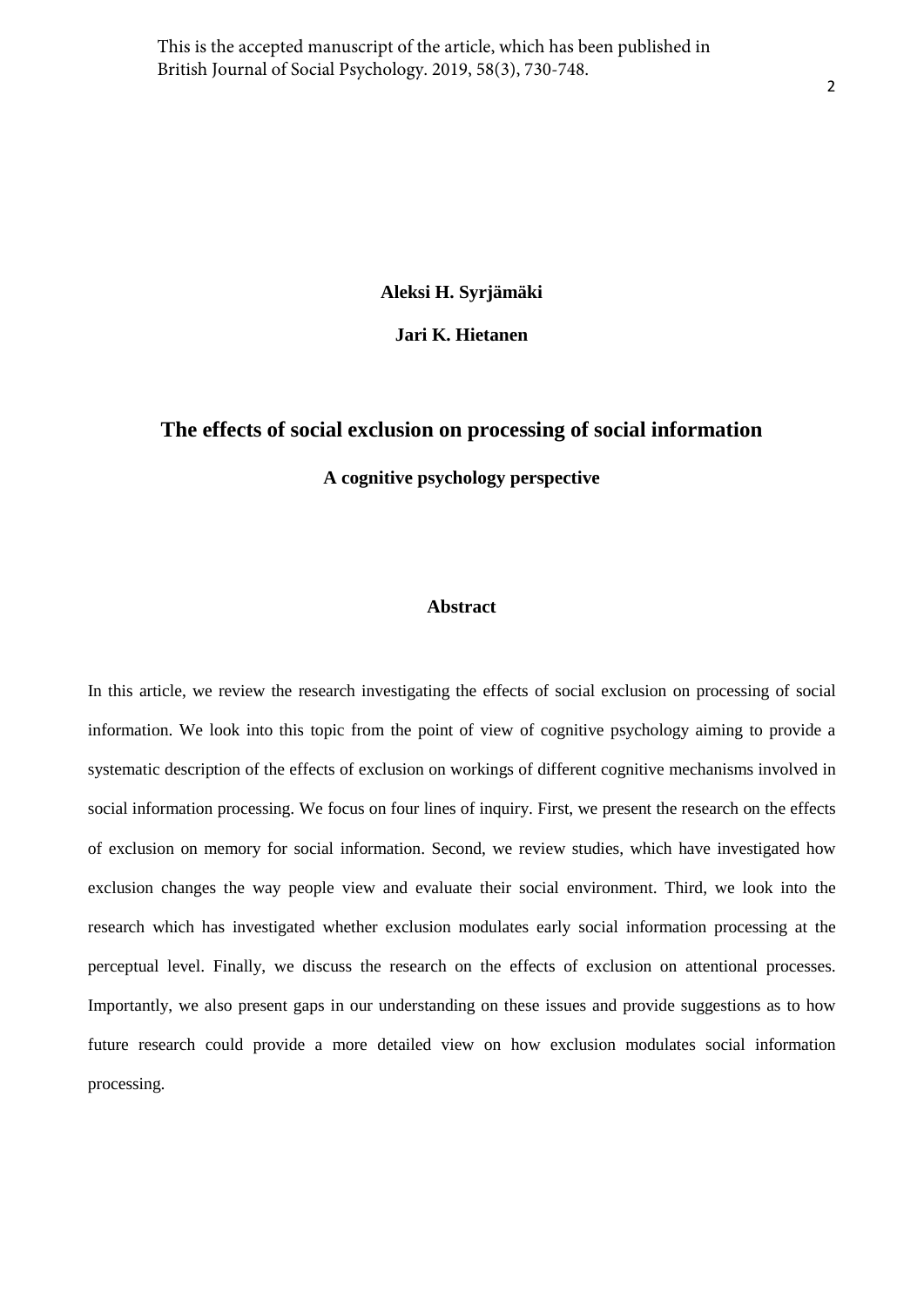Social exclusion<sup>1</sup> is detrimental and can lead to depression, alienation (Williams, 2007), and sometimes even to violent behavior (Leary, Kowalski, Smith, & Phillips, 2003). Laboratory studies (for a review of research methods, see Wirth, 2016) show that even a brief episode of exclusion lowers mood (Gerber & Wheeler, 2009), causes social pain, which is analogous to physical pain (Eisenberger, Lieberman, & Williams, 2003), and elicits various behavioral responses, such as aggressive behavior (Twenge, Baumeister, Tice, & Stucke, 2001) or affiliation-seeking behavior (Maner, DeWall, Baumeister, & Schaller, 2007).

One intriguing line of research suggests that exclusion does not only elicit emotional, motivational, and behavioral responses, but that it even modulates processing of social information. For instance, it has been reported that exclusion improves participants' acuity in determining others' facial expressions (Bernstein, Young, Brown, Sacco, & Claypool, 2008) and enhances memory for social, but not for non-social information (Gardner, Pickett, & Brewer, 2000). Other studies have found that exclusion influences attention, such as causing participants to selectively direct attention toward smiling faces (DeWall, Maner, & Rouby, 2009), and enhancing attention shifts triggered by others' averted gaze (Wilkowski, Robinson, & Friesen, 2009). It has also been reported that excluded individuals, compared to controls, evaluate social information in an altered way: for instance, they have been found to estimate interpersonal distance as being shorter (Knowles, Green, & Weidel, 2014), and to judge ambiguous social interactions as more threatening (DeWall, Twenge, Gitter, & Baumeister, 2009).

According to the most influential model in this field, humans have a social monitoring system, which activates when belongingness needs are unmet (Pickett & Gardner, 2005). Activation of the social monitoring system has been suggested to result in "increased social monitoring" (Pickett & Gardner, 2005, p. 216) and "greater processing of socially relevant information in the environment" (Gardner et al., 2000, p. 494). The authors originally argued that the social monitoring system influences attention (Pickett & Gardner, 2005), but other researchers have later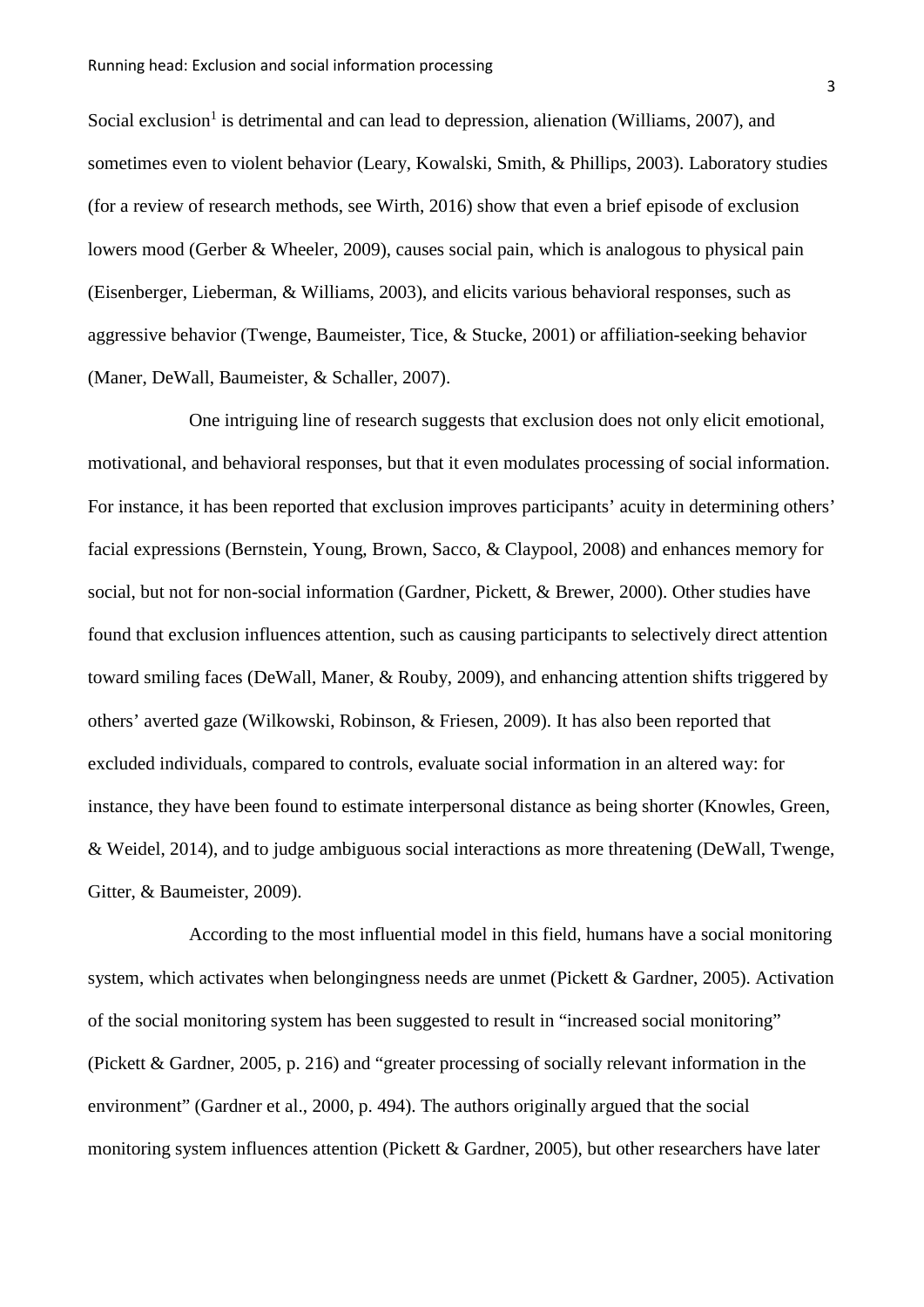suggested that it might also modulate social information processing via another route, by modulating basic perceptual processes (Pitts, Wilson, & Hugenberg, 2014; Sacco, Wirth, Hugenberg, & Williams, 2011). To date, the research on this topic has not been thoroughly reviewed and critically discussed, and thus there is currently no comprehensive view about what kinds of mechanisms mediate the effects of exclusion on social information processing.

In this article, we will review the research on the effects of exclusion on processing of social information. We will first present a typical cognitive psychology model of information processing, encompassing the main perceptual and cognitive stages involved in social information processing. We believe this is essential. The currently published literature on this topic, from the point of view of cognitive psychology, is often quite vague in differentiating on which processes different social manipulations exert their effects. For instance, researchers do not always make a clear distinction between perceptual and attentional level processes (DeWall, Maner, & Rouby, 2009; Tanaka & Ikegami, 2015), or between perception and the entailing judgments (Knowles et al., 2014; Pitts et al., 2014). Moreover, some terms are vaguely used: for instance, "sensitivity" has been used to refer to discrimination accuracy (as the term is typically used in signal detection theory; Bernstein et al., 2008), but also to attentional biases (Xu et al., 2015) and biased judgments (Smart Richman, Martin, & Guadagno, 2016). We hope that by providing a cognitive psychology framework, we will help readers form a more detailed understanding of the different phenomena involved in social information processing. We also hope it proves useful for researchers designing studies on the effects of exclusion on specific social cognitive processes. After presenting the model, we will review the published research on the topic and discuss what we currently know about the effects of exclusion on social information processing. We will critically discuss some earlier propositions researchers have offered, and highlight important unanswered questions that future research should investigate in order to get a clearer picture of how exclusion influences processing of social information.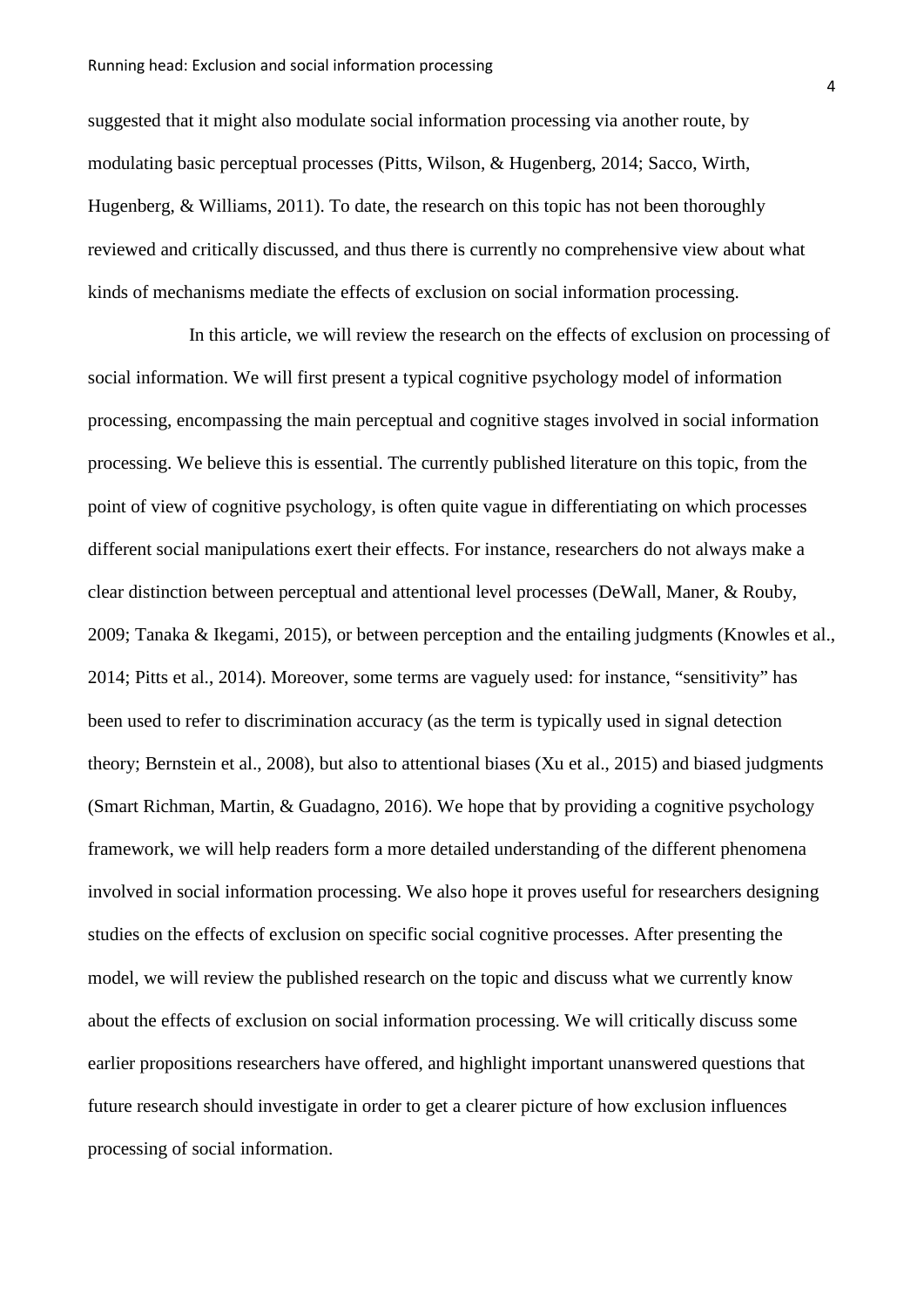# **A typical model of information processing**

**Stages of information processing.** In Figure 1, we present a typical cognitive psychology model of information processing, which contains three separate stages: 1. perception, 2. cognitive and affective evaluation, and 3. (long-term) memory. *Perception* refers to a stage of processing after sensory information has been received by the perceiver's sensory organs. The information is processed in the brain regions specific for different sensory modalities. Information from some socially relevant categories of stimuli, such as faces, is processed in specialized neural systems (Haxby, Hoffman, & Gobbini, 2000). The result of this stage of processing is a subjectively experienced sensation, a *percept* (see Firestone & Scholl, 2016). The perceptual stage can be further divided into two distinct phases. First, the perceiver *detects* a stimulus (determines that a stimulus is present; Merikle & Reingold, 1990), and then *identifies* it (determines what the stimulus is; Riesenhuber & Poggio, 2000).

After the stage of perception, the stimulus may undergo deeper *cognitive and affective evaluation*. During this stage, the perceiver makes inferences about the stimulus, while the stimulus may also evoke affective reactions in the individual. We refer to the resulting attributions, interpretations, and affects collectively as *judgments*. This broad definition encompasses a huge range of different types of processes, some of which are relatively fast and straightforward (e.g., judging someone's face as trustworthy), whereas others are slower and more complex, such as those requiring assessments of situational factors and cultural norms (e.g., judging someone as unlikable because of laughing inappropriately at a funeral). We also want to emphasize that judgments are not only shaped by high-level cognitive processes, but different types of evaluative and affective reactions can also be triggered before conscious judgments, and these automatic reactions can shape the conscious judgments (see e.g., Murphy & Zajonc, 1993).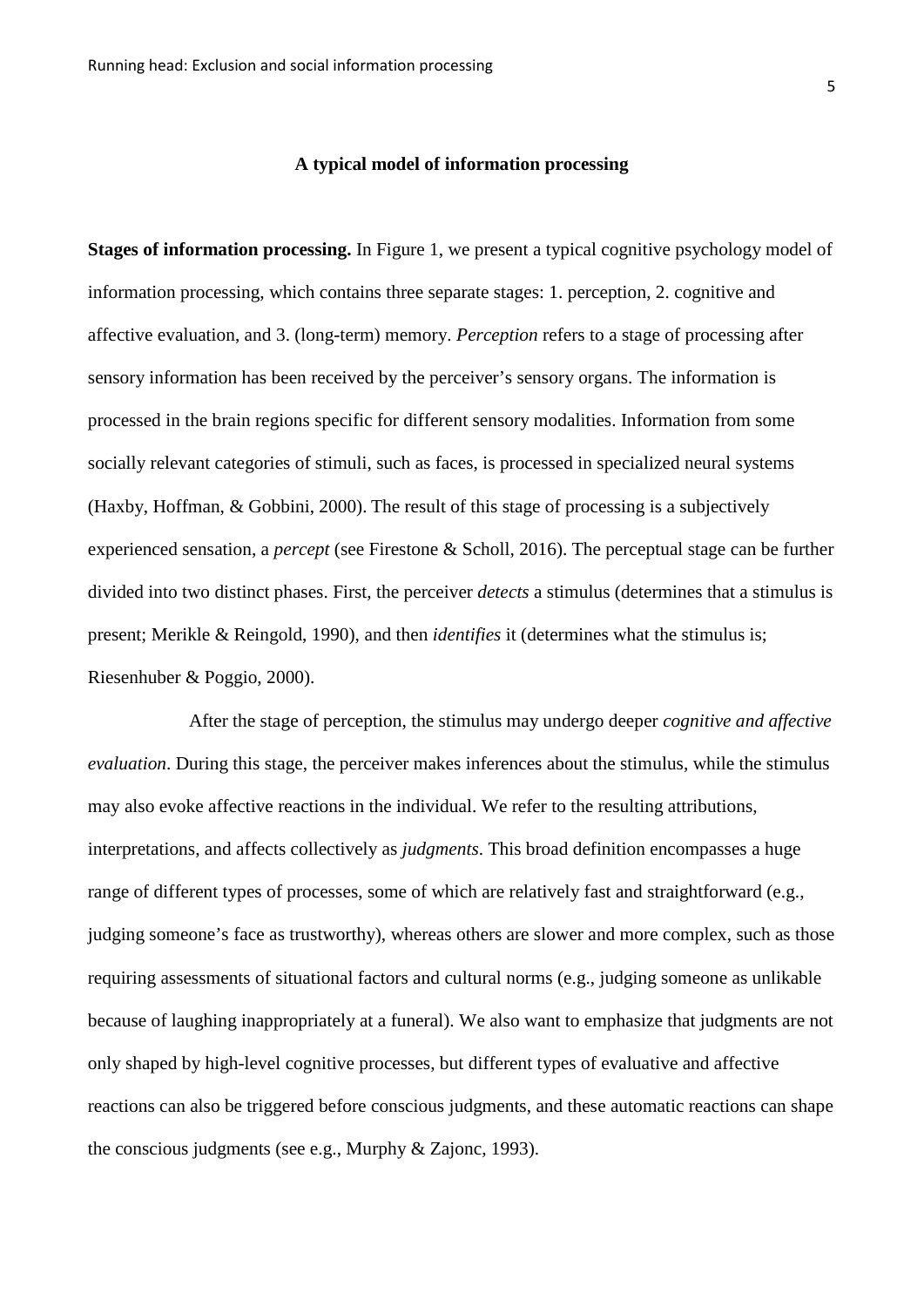Finally, at the stage of *memory* processing, the information can be stored into longterm memory systems. The memory stage can be further divided into three separate sub-stages. First, at the *encoding* stage, the stimulus information is transferred to the memory systems, in which some of the encoded material is then *stored* at the second stage (e.g., Eichenbaum, 2017; Winters, Saksida, & Bussey, 2008). At the third sub-stage, the stored material can be *retrieved* from the memory for further use. Two distinct processes may be involved in memory retrieval (see e.g., Yonelinas, 2002). In recognition, the contents of memory are matched to a cue (e.g., when asked whether a specific face was among previously shown faces), and in recall, the contents of memory are searched without a cue (e.g., when asked to list details from a previously read story).

**Distinction between perceptions and judgments.** We emphasize that we use the term perception to strictly refer to processes, which organize incoming sensory information in such a way that it is possible to mentally represent an external stimulus. These processes are distinct from evaluative processes that may follow perceptions. However, drawing a line between perceptions and judgments is not always straightforward. Researchers cannot measure perceptual phenomena directly, at least when relying on various behavioral measures. Thus, they often have to rely, for instance, on recognition performance, subjective ratings, or motor behavior to infer what the participants perceive. The limitation of this approach is that these types of measurements are subject to influences of higher-level cognitive processes (Firestone & Scholl, 2015, 2016). Participants' responses may reflect not only their perceptions, but also their beliefs, motivations, expectations and response styles. In other words, perceptual reports also reflect judgments instead of just "pure" perceptions. For example, a facial expression can be judged as sad because of visually appearing sad, but also for other reasons: an objectively neutral face can be judged as sad when encountered at a funeral. Even in simple detection tasks, in which participants report whether they perceive a stimulus or not, the responses are influenced by the participants' response biases (Macmillan & Creelman, 1990). For instance, people may be more likely to indicate having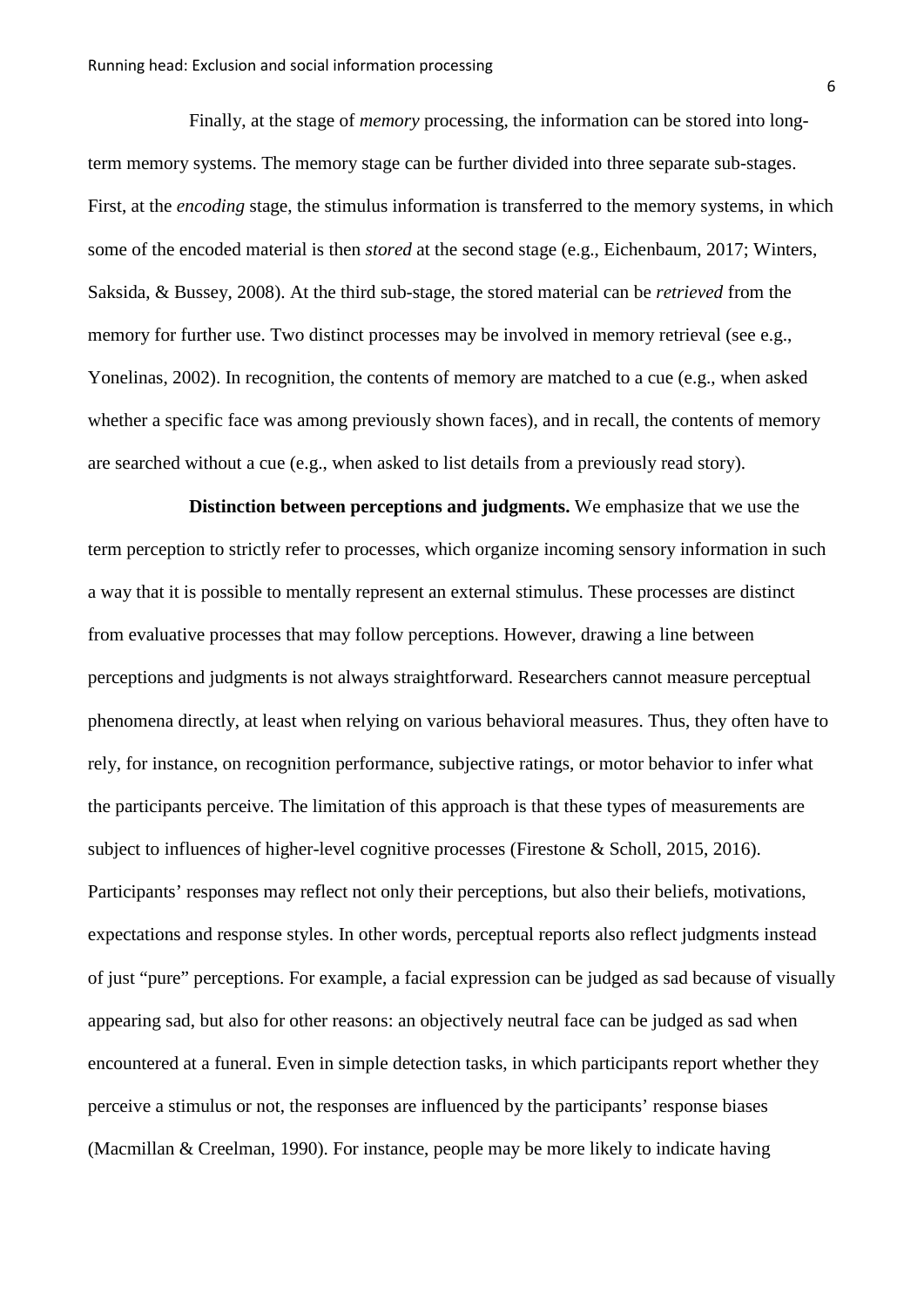detected a stimulus if missing a stimulus would be costly, as compared to a situation where detecting all stimuli is not that critical, e.g., when spotting people on a warzone vs. on a hiking trip.

It is difficult to determine where exactly the line between perception and judgments is (for discussion, see Pylyshyn, 1999), but importantly, there are ways to disentangle between the two. The signal detection theory (see Stanislaw & Todorov, 1999) allows researchers to discern participants' response biases from their discrimination accuracy using statistical methods. As for studies investigating subjective percepts, Firestone and Scholl (2016) offer guidelines on how perception could be distinguished from cognitive phenomena. We will not present the details here, but will return to the issue later when discussing at which stage social exclusion exerts its influence.

**The role of attention in information processing.** Our senses are constantly flooded with a plethora of sensory information, and not all of this can be processed up to the higher stages. From the earliest perceptual stages, attention filters the information that will undergo further processing (Carrasco, 2011). Even detection does not happen without attention, as evidenced by studies showing that surprisingly salient events can go completely undetected when attention is focused elsewhere (Simons & Chabris, 1999). Also after detection, several stimuli often compete for attention, and attention determines which stimuli will pass further in the information processing pipeline.

Humans have two systems that control orienting of attention: endogenous (voluntary) and exogenous (involuntary or automatic) attentional systems (Carrasco, 2011; Corbetta & Shulman, 2002; Posner, 1980). In other words, individuals may direct their attention voluntarily, but sometimes the focus of attention is determined by automatic, involuntary processes. For instance, suddenly appearing stimuli tend to automatically capture attention (Yantis & Hillstrom, 1994), and this response can be difficult or even impossible to suppress (Remington, Johnston, & Yantis, 1992). After automatic shifts of attention, attention can be voluntarily directed, but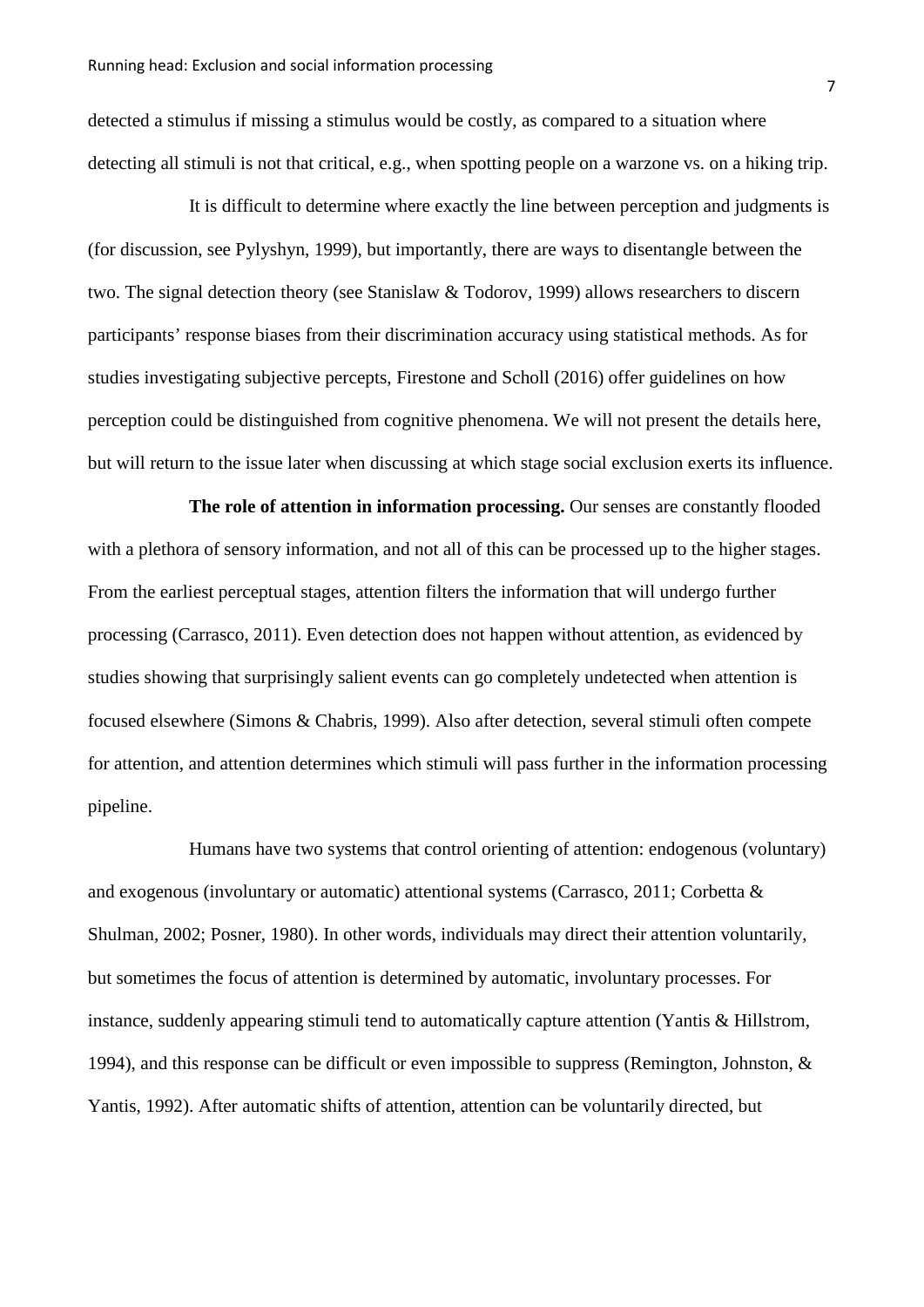voluntary attention control mechanisms take longer than the automatic mechanisms to deploy (approximately 300 ms; Carrasco, 2011).

The characteristics of the perceived stimuli influence whether attention will be directed towards them or not. For instance, when participants are presented with several different stimuli simultaneously, they tend to shift their attention toward socially salient stimuli, such as faces, rather than towards non-social control stimuli (Langton, Law, Burton, & Schweinberger, 2008). After attention has been engaged by a specific stimulus, attention has to be disengaged from the stimulus if another stimulus demands attention. However, attention may be held more by some stimuli than others and disengagement may be delayed. For instance, individuals suffering from anxiety tend to have difficulties in disengaging attention from threatening cues, such as angry faces (Bar-Haim, Lamy, Pergamin, Bakermans-Kranenburg, & Van IJzendoorn, 2007). The tendency to have one's attention shifted toward, or being held by a specific category of stimuli, is called an attentional bias (Todd, Cunningham, Anderson, & Thompson, 2012). Some of these biases, such as the tendency to direct attention to faces, are present even in neonates, and are thus likely inherent (Goren, Sarty, & Wu, 1975). Others, such as the tendency to direct attention to emotional faces, may be learned, habitual responses related to emotion regulation (Todd et al., 2012).

**The role of memory in information processing.** The contents of memory also have various influences on earlier stages of information processing. As mentioned above, memory influences attention, as attentional biases can reflect learned responses to specific types of stimuli (Todd et al., 2012). Thus, previously stored information can potentially modulate information processing via attentional mechanisms. In addition, memory has direct influences on perceptual and evaluative processes, even at the earliest perceptual stages. For example, familiar stimuli (e.g., words) are more readily detected than unfamiliar stimuli (e.g., nonwords; Merikle & Reingold, 1990). At later stages, the influence of memory is, of course, even more central. For instance, identification is, by definition, an act of matching the perceived stimulus with a memory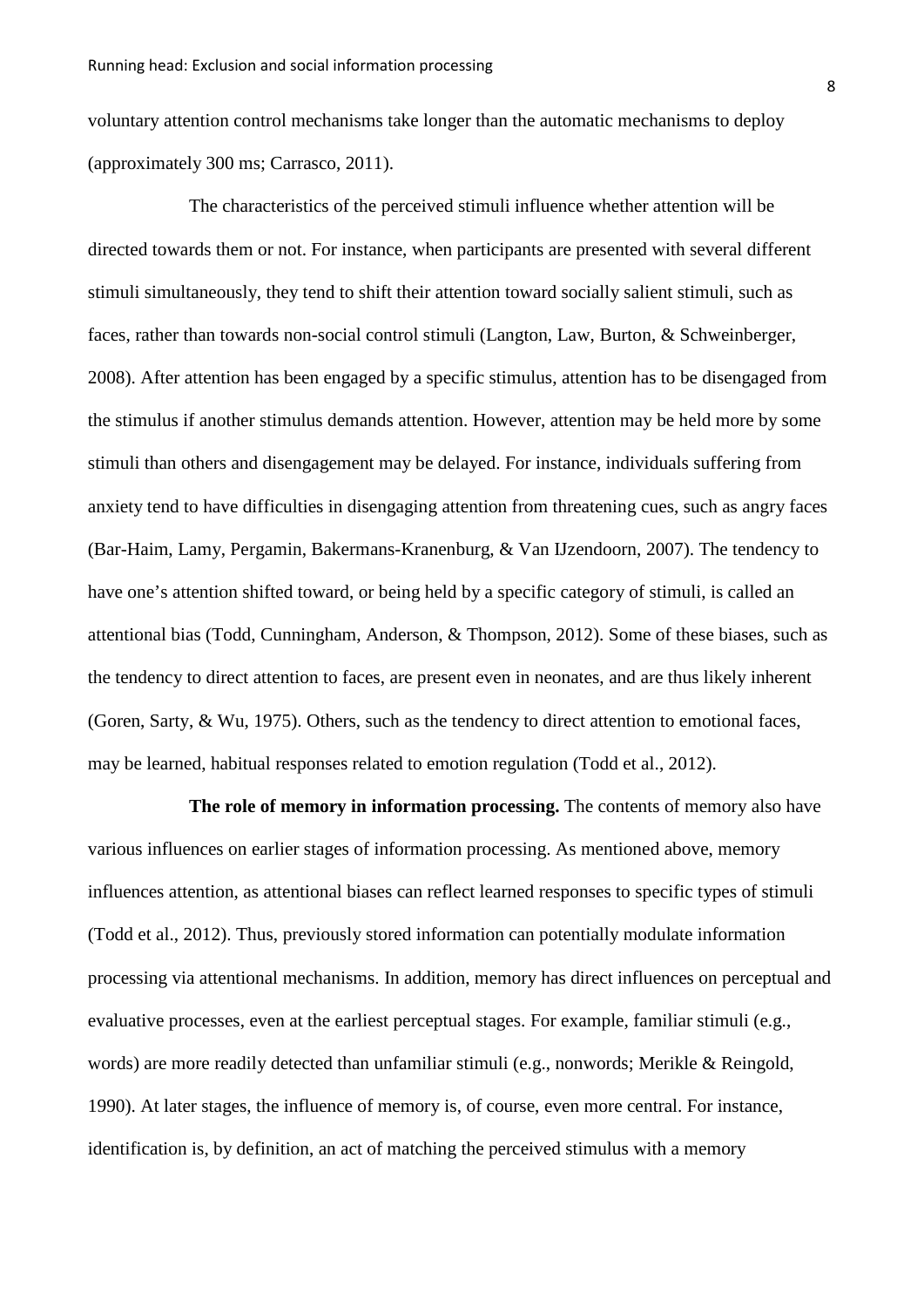representation. It is also clear that stored memory information can modulate cognitive and affective evaluations. For instance, previous experiences can influence a perceiver's inferences drawn from a stimulus and the affective responses evoked by the stimulus.

### **How does exclusion modulate social information processing?**

### **Exclusion and memory**

The idea that exclusion modulates social information processing was originally proposed based on a study reporting that rejection, compared to control manipulations, improved participants' memory for social diary entries and impaired memory for non-social entries in a surprise recall task (Gardner et al., 2000; see also Hess & Pickett, 2010). A later study also reported that excluded participants, but not a control group, showed better recognition for previously learned in-group faces as compared to out-group faces (Van Bavel, Swencionis, O'Connor, & Cunningham, 2012), suggesting that excluded individuals were particularly good at remembering faces of individuals most likely to offer them inclusion. Another group of researchers investigated whether exclusion would modulate the "other-race effect", i.e., the tendency to better recognize faces of individuals belonging to the same racial group as the perceiver, as compared to individuals from other racial groups (Bernstein, Sacco, Young, & Hugenberg, 2014). The researchers found that this effect was eliminated among participants who were first excluded by members of the racial out-group, but not among control groups. The results of these studies suggested that excluded individuals show improved memory for social information, and especially for information that is particularly important for them.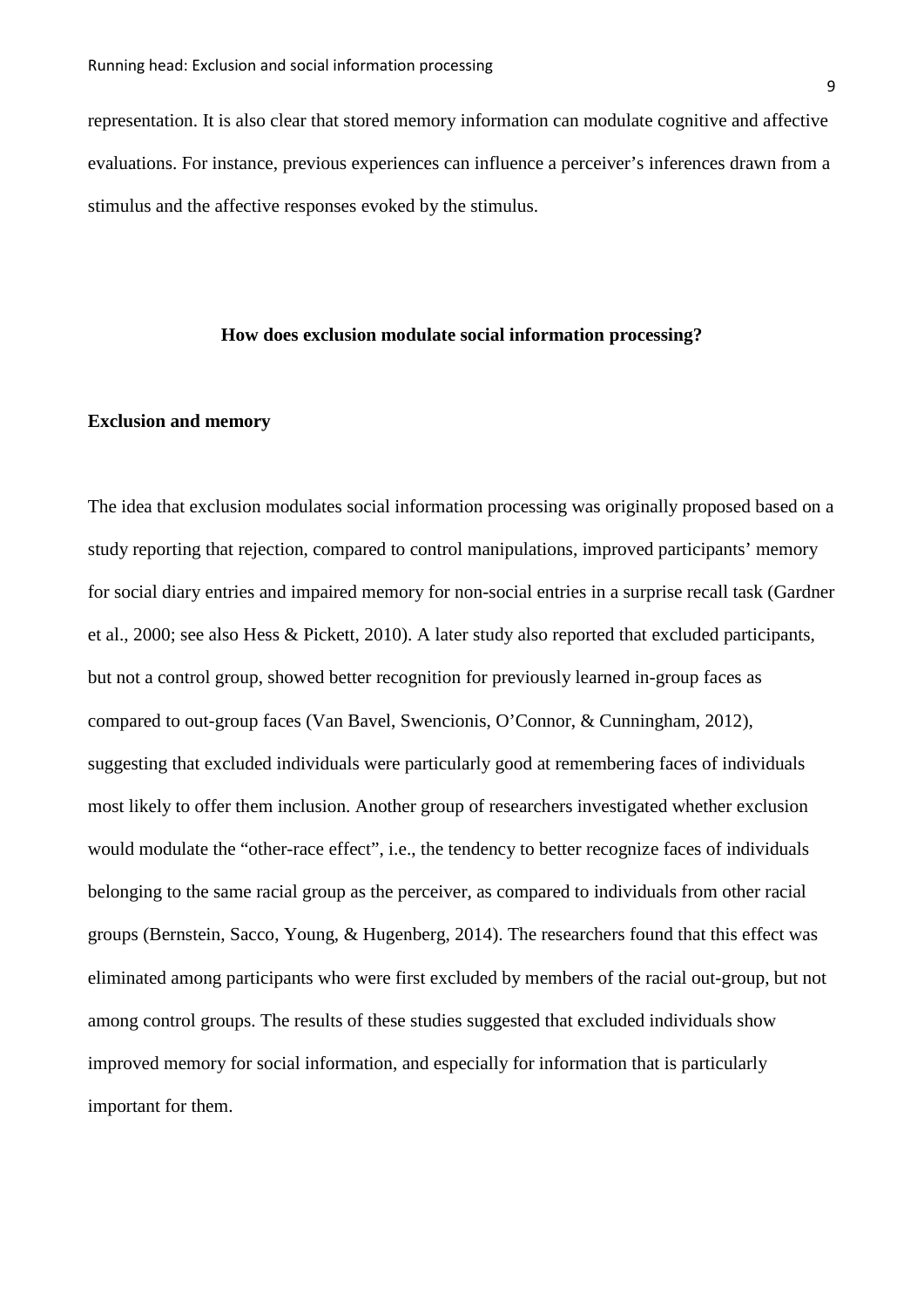However, the studies did not reveal how exclusion caused these effects on memory. In all of the studies, participants underwent a social exclusion manipulation, and then encoded the tobe-remembered material, and later retrieved the information from memory. Exclusion may have exerted its influence at any stage between the initial encoding of the information and retrieval of this material from the long-term memory. As we will discuss in the following sections, exclusion exerts its influence on various earlier information processing stages, and these effects could explain the memory effects as well. Changes at earlier processing stages can of course influence later stages: for instance, enhanced memory encoding would later allow more information to be retrieved from memory. When only retrieval is measured, it is difficult to determine whether observed differences between excluded and control participants are caused by changes in retrieval processes or in processes at any of the preceding stages.

While some of the findings reviewed above may be driven by changes at earlier processing stages, there is some basis to believe that exclusion could also influence memory processes specifically. In one study, participants learned and later retrieved (presumably non-social) information from text passages, and importantly, the researchers led participants to expect social exclusion either during the learning phase or during the memory retrieval phase (Baumeister, Twenge, & Nuss, 2002, Experiment 2). The results showed that expecting exclusion during the retrieval phase impaired memory retrieval, but expecting exclusion during the learning phase had no effect on later memory retrieval, suggesting that exclusion influenced memory retrieval, but not encoding of information into memory. Of course, a single finding from a study with a modest sample size should not be taken as conclusive evidence, but importantly, the study offers an interesting example of disentangling the effects of exclusion at different memory stages. Similar methods could be used in the future to investigate if enhanced memory for social information is also driven by changes at memory retrieval processes, or at some earlier information processing stages.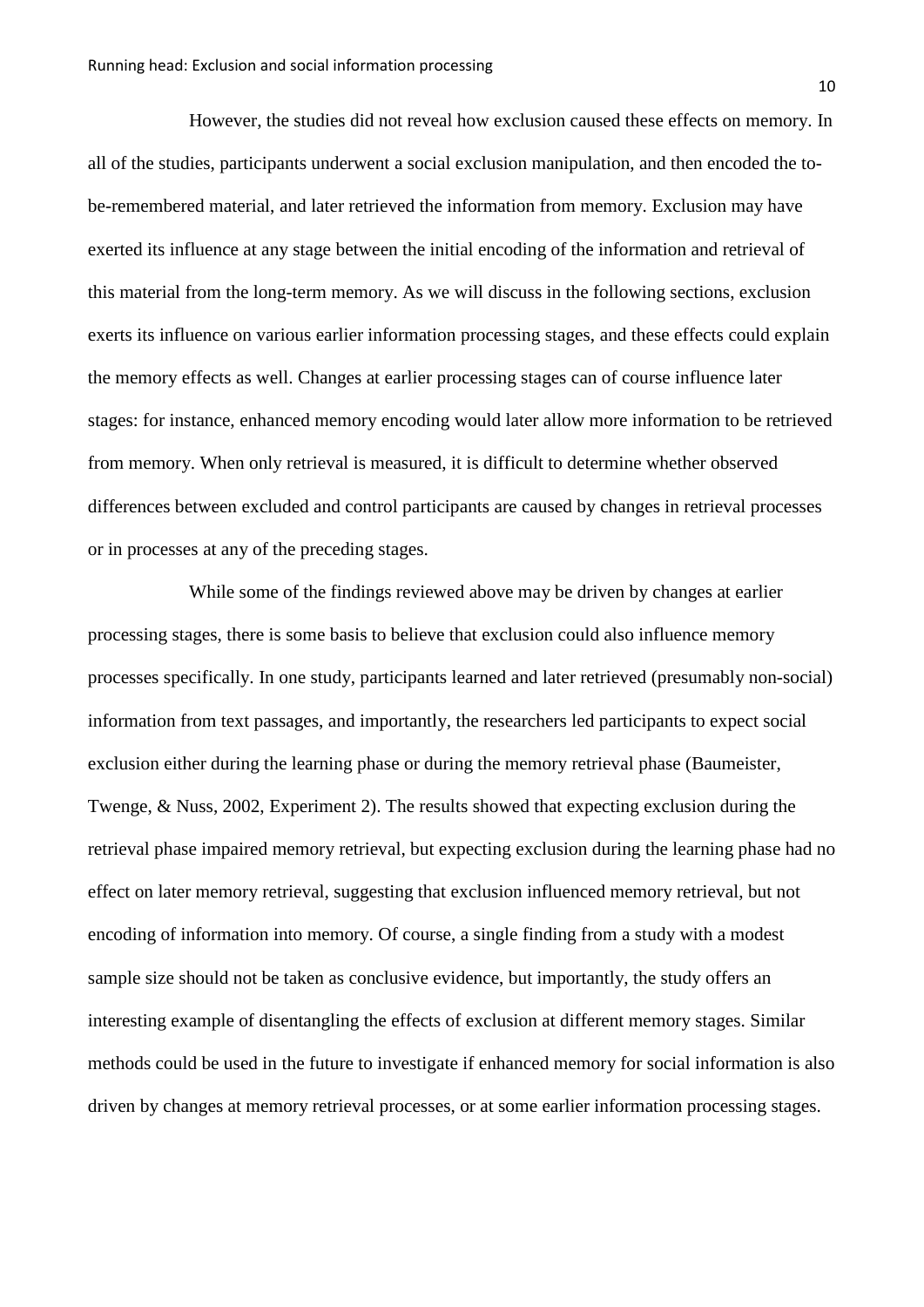## **Does exclusion modulate percepts or judgments?**

Several studies have reported that exclusion caused individuals to view social information in an altered way. Some studies have found excluded participants to view others particularly positively and as promising sources of reinclusion. It has been shown that exclusion manipulations, compared to control conditions, caused participants to rate others as nicer, friendlier, and more attractive (Maner et al., 2007, Experiments 3–4), to underestimate physical distance to potential affiliation partners, but not to objects (Knowles et al., 2014; Pitts et al., 2014), to evaluate inanimate faces as being more animate (Powers, Worsham, Freeman, Wheatley, & Heatherton, 2014), and to judge a wider range of averted gaze directions as being directed at them (Lyyra, Wirth, & Hietanen, 2017). Other studies have found an opposite pattern of results reporting that excluded participants viewed social stimuli particularly negatively, instead. Excluded participants, compared to control groups, rated ambiguous actions as more hostile (DeWall, Twenge, et al., 2009, Experiments 2-4), were slower to judge faces as happy when the expression turned from neutral to a smile (Smart Richman et al., 2016), and were biased to view others as portraying averted gaze (Syrjämäki, Lyyra, & Hietanen, 2018).

Now, it is important to note that, in all of the above-mentioned studies, the researchers were measuring participants' conscious judgments. Because these judgments occur late in the chain of stages involved in information processing, they could reflect changes at the level of evaluation, as well as at any of the previous stages. Maner et al. (2007) who found that exclusion, as compared to control manipulations, caused participants to rate others as nicer and more friendly, interpreted their finding to indicate "the presence of motivated cognition (or wishful thinking)" (p. 52). In other words, they suggested that the effect might have occurred only at the level of judgments, as excluded participants started to rate social stimuli according to their own motivations. However,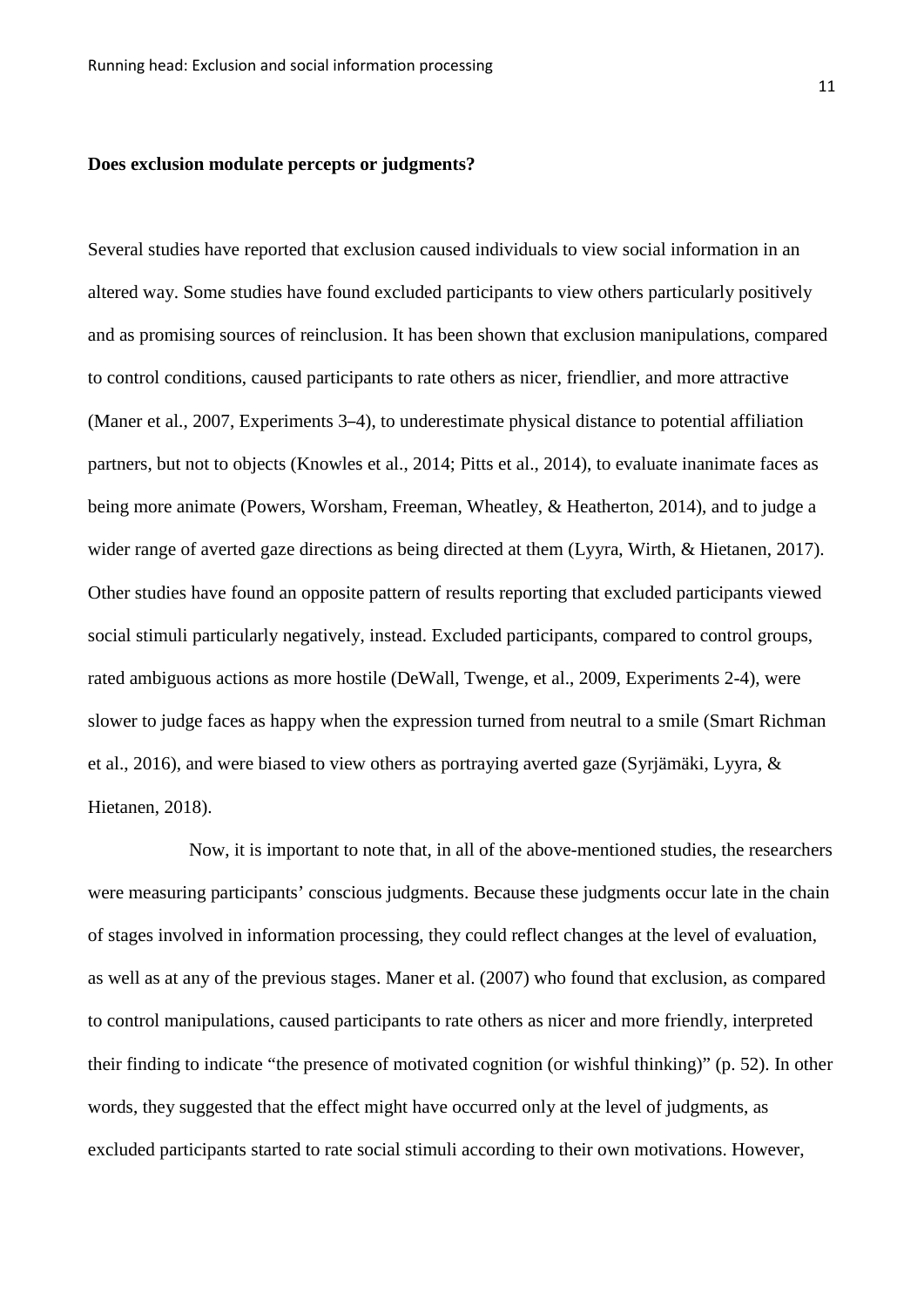other researchers have argued that exclusion might exert its influence at an earlier stage, modulating percepts. For instance, Pitts and colleagues (2014) who reported that exclusion shortened the estimation of interpersonal distance suggested that exclusion made other people visually appear closer. Knowles et al. (2014) who reported convergent findings offered a similar interpretation, although they also acknowledged that the effect might have occurred at the level of judgments as well. Importantly however, as we will discuss next, one of their experiments suggested that the manipulations might have altered distance judgments, and not necessarily visual perception of distance.

One way of providing support for the notion that an effect on judgments reflects changes at early, perceptual-level processing stages, is by demonstrating that the effect occurs specifically in tasks involving perceptual judgments. However, if similar effects are also observed for non-perceptual judgments, then it is possible that the effects occurred only at the level of judgments (see Firestone & Scholl, 2015, 2016). Importantly, current evidence suggests that exclusion modulates non-perceptual and perceptual judgments in similar ways. For instance, altered estimations of interpersonal distance (Knowles et al., 2014; Pitts et al., 2014) also occur when participants do not see the target. In one experiment, Knowles et al. (2014, Experiment 1) asked participants to reflect on a time they had either been rejected or accepted by another person. After this, participants estimated the distance to the city where the individual was currently residing. The results showed that participants estimated the distance to the accepting person as shorter (relative to the real distance) than the distance to the rejecting individual. Although this experiment does not reveal whether it was reliving the acceptance or rejection, or both, that influenced the distance estimations, it clearly shows that the relational status with another person can influence distance judgments, even when this effect cannot be due to altered perception. Thus, it was premature to conclude that exclusion causes potential reaffiliation partners to visually appear closer – they may only be judged closer (for a similar suggestion that physical effort influences distance judgments,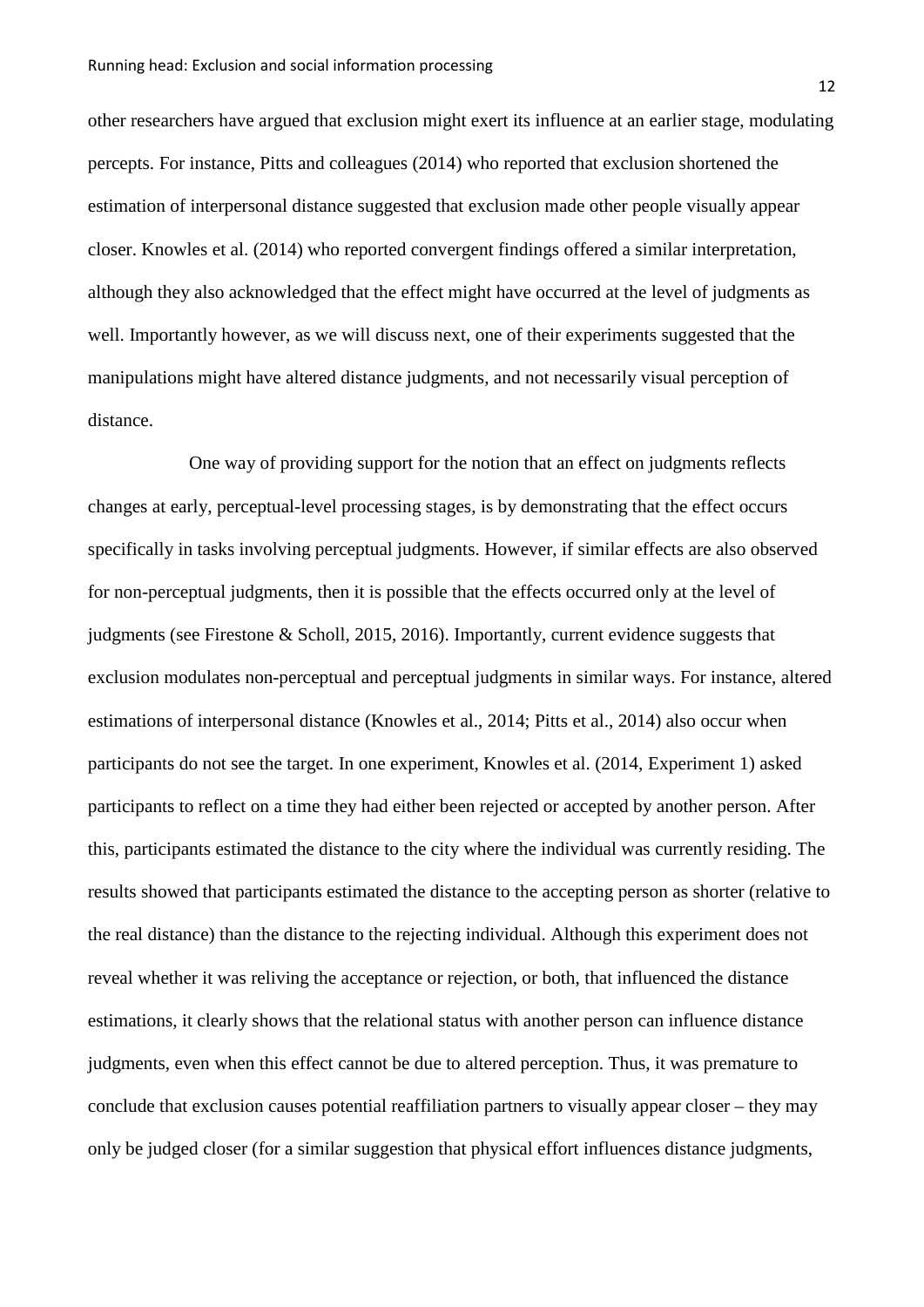but not perception, see Woods, Philbeck, & Danoff, 2009). Of course, we cannot rule out the possibility that exclusion also influences distance perception, but the simpler explanation that only distance judgments are affected, is sufficient to explain the current findings.

Exclusion has also been found to alter other non-perceptual judgments. For instance, exclusion may cause individuals to rate contents of words and sentences as more hostile (DeWall, Twenge, et al., 2009, Experiment 1). As these effects clearly do not reflect changes in participants' perceptions, it seems most plausible that altered judgments among excluded individuals reflect changes at high-level cognitive processes, rather than at the early perceptual level processes. To find if exclusion also modulates percepts, future research needs to be extremely stringent in ruling out simpler, alternative explanations, such as that the observed effects reflect participants' thinking rather than perception (for guidelines, see Firestone & Scholl, 2016).

The altered judgments among excluded individuals likely reflect the affective states and motivational tendencies exclusion had aroused. DeWall, Twenge, et al. (2009) found that hostile judgments mediated the link between exclusion and aggressive behavior (see also Dodge et al., 2003). Excluded individuals may start to rate social stimuli according to their own motivations (Maner et al., 2007) and affective states, and act accordingly. Theoretical models that describe the effects of exclusion on motivation (Smart Richman & Leary, 2009; Williams, 2007) might therefore offer a useful framework for understanding why excluded individuals sometimes judge social stimuli as positive and affiliative (e.g., Maner et al., 2007), and sometimes as exclusive and threatening (e.g., DeWall, Twenge, et al., 2009). To thoroughly understand this issue, future research should carefully investigate how different situational factors (see Syrjämäki et al., 2018), individual traits (see Smart Richman et al., 2016), and characteristics of the target stimuli (see e.g., Brown, Sacco, & Medlin, 2019) moderate the effects of exclusion on judgments.

Future research should also investigate whether exclusion exerts effects, not only on controlled and conscious judgments, but also on automatic evaluative responses (see Williams,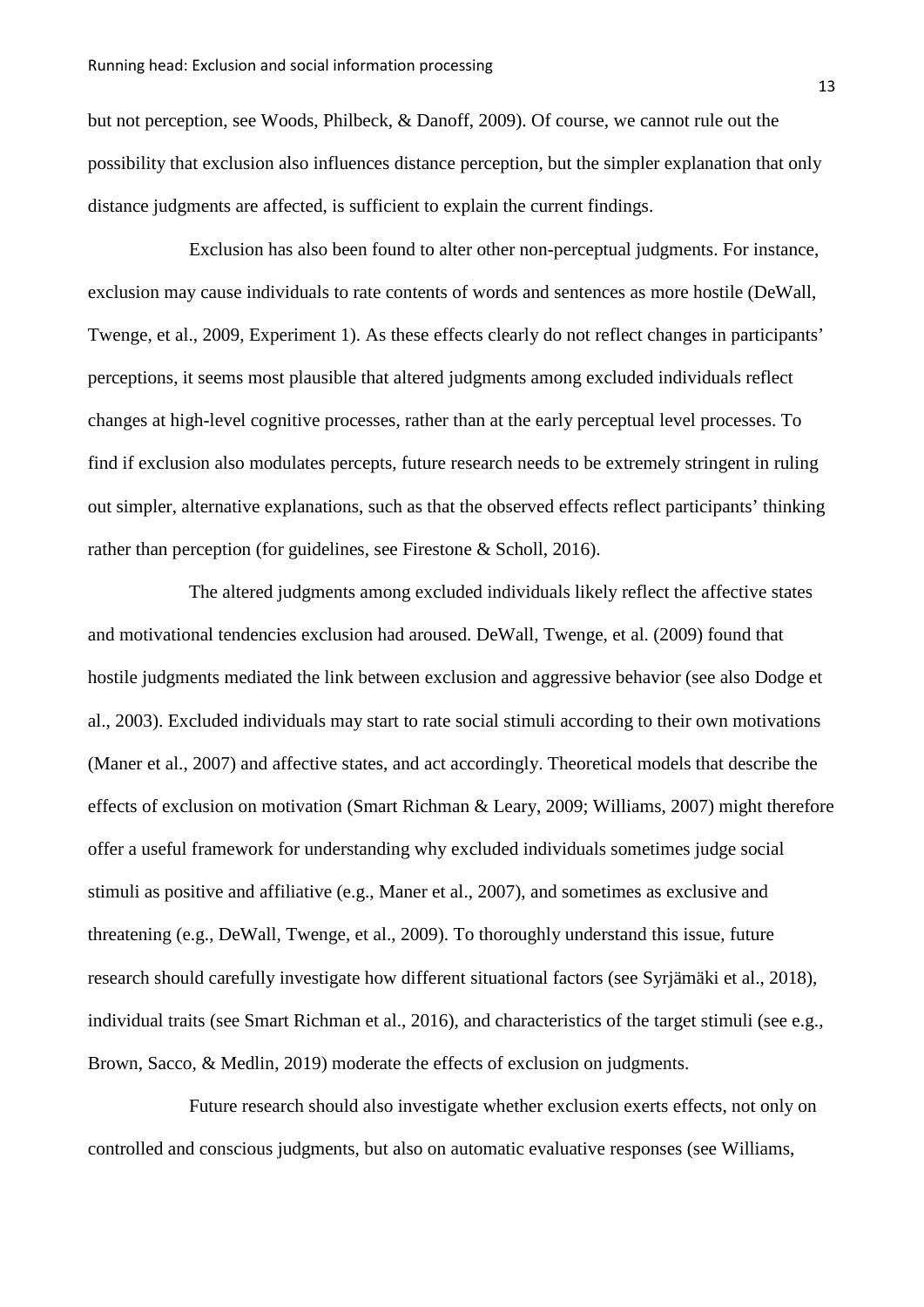Case, & Govan, 2003). The affective priming paradigm would provide one convenient way of investigating this question. In this type of task, participants are typically primed with affective stimuli, such as positive and negative faces, after which they judge the valence of non-affective stimuli. The primes can influence the following judgments, even when the primes are presented below the level of perceptual awareness, suggesting that the stimuli automatically trigger affective responses that cannot be attributed to higher-level cognitive processes (e.g., Li, Zinbarg, Boehm, & Paller, 2008; Murphy & Zajonc, 1993). If exclusion would enhance or otherwise modulate this effect, it would suggest that exclusion influences the affective responses automatically triggered by the affective social stimuli, rather than only altering judgments possibly reflecting changes in highlevel cognitive processes.

### **Exclusion and early social information processing**

One way of investigating whether exclusion exerts its influence at the early processing stages is by examining its effects on perceptual-level identification and detection tasks. Pickett, Gardner, and Knowles (2004) found that high reported need for belonging was associated with higher accuracy in identifying whether faces were portraying happy, angry, fearful, or sad expressions, and whether words were read in a positive or a negative tone (although no effect of an exclusion manipulation was found). In a later study, participants reflecting on rejection were more accurate than a control group in determining whether smiles were genuine or fake (Bernstein et al., 2008). Another study showed that exclusion versus inclusion enhanced accuracy in distinguishing between faces belonging to two different categories (e.g., between a mildly happy and a mildly angry face), but reduced accuracy in discerning between faces within a category (e.g., between two happy faces varying in the intensity of the expression; Sacco et al., 2011). An important contribution of this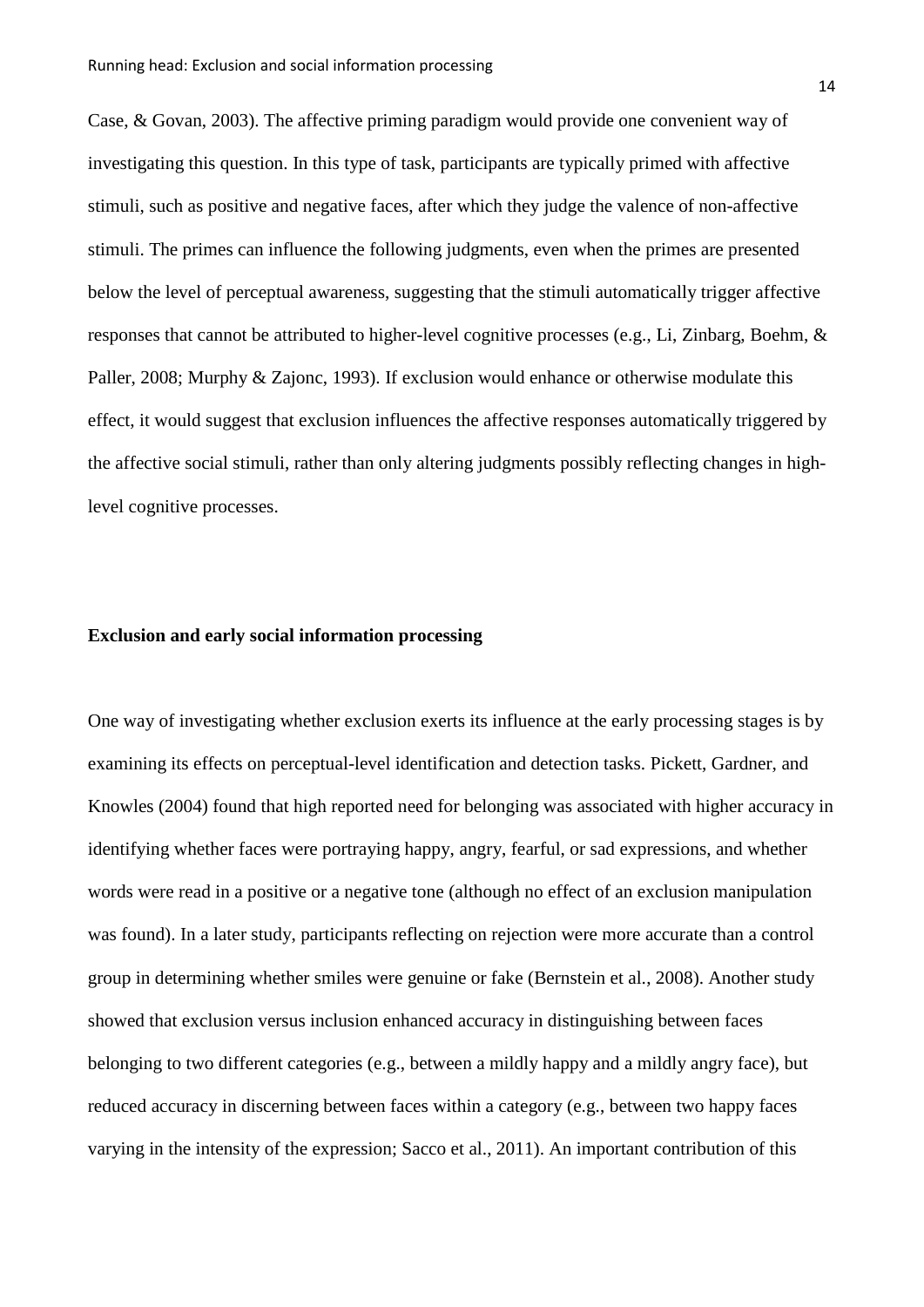study was that it showed that exclusion did not influence acuity in distinguishing between nonsocial stimuli in a similar vein, suggesting that this effect was specific to processing of social information.

While little research has been conducted on the topic so far, initial evidence suggests that exclusion exerts its influence at an even earlier perceptual level, detection. One recent study suggested that sources of exclusion may be more readily detected than sources of inclusion, as in a binocular rivalry task, participants reported detecting the face of a person who had excluded them for a longer period than the face of the person who had included them (Golubickis et al., 2017). Another recent study reported that in two experiments, excluded participants were less accurate than included participants in detecting whether vague videos contained human motion or not, suggesting that exclusion might impair detection of social stimuli (Gorman, Herber, Shiffrar, & Quigley, 2017). This is interesting, as earlier studies suggest that exclusion improves social stimulus identification (e.g., Bernstein et al., 2008), i.e., a process after detection. Of course, this still scarce body of evidence using various types of tasks and stimuli does not allow us to infer that exclusion modulates detection and identification differently, but this possibility might be worth investigating in the future. Detection and identification are partly separate, and driven by different neural mechanisms (Ungerleider & Haxby, 1994), and thus exclusion might modulate these two processes differently. To widen our understanding on how exclusion influences performance in perceptual tasks, future research should investigate its effects on both detection and identification.

Because of its excellent temporal resolution, electroencephalography (EEG) is a useful method for investigating the earliest information processing stages. Kawamoto, Nittono, and Ura (2014) provided initial evidence that exclusion may modulate event-related potentials (ERPs) elicited by faces portraying different expressions (smiling, disgusted, and neutral faces were displayed). Excluded, but not included participants, showed greater P1 responses to disgusted faces, as compared to neutral faces. Although this finding is not conclusive, as the interaction was only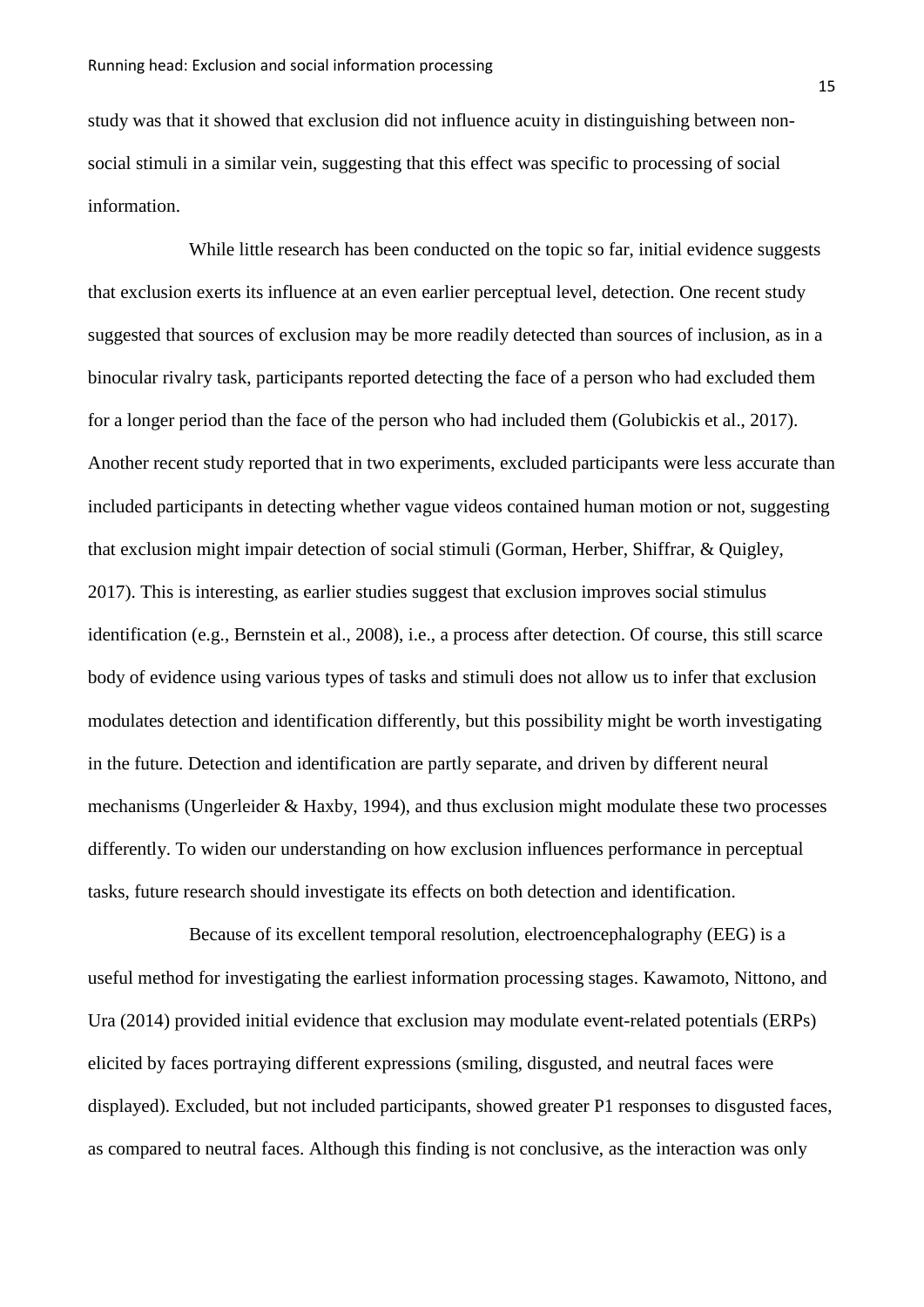approaching statistical significance, it, nevertheless, offers support for the notion that exclusion modulates face processing at the earliest perceptual stages. The visual P1 response is generated in the early visual cortical areas as early as 80-100 ms after stimulus presentation (Rossion & Caharel, 2011). Another interesting finding was that, while there was no effect of the manipulation on facesensitive N170 responses, low self-reported satisfaction of basic social needs (see Williams, 2007) was associated with a greater N170 response to all faces, providing initial evidence that individuals with unmet social needs might show enhanced processing of faces, in general.

Particularly convincing evidence for the effects of exclusion on the early, perceptual processes comes from studies utilizing the signal detection theory (SDT; Bernstein et al., 2008; Gorman et al., 2017; see also Müller, Jusyte, Trzebiatowski, Hautzinger, & Schönenberg, 2017). This approach is illuminating, as the SDT allows disentangling of participants' discrimination accuracy from their response styles and other similar biases. However, even these studies do not allow determining which mechanisms cause the altered detection and identification performance. The findings could reflect altered attention allocation among excluded participants (e.g., Pickett et al., 2004). For instance, enhanced accuracy in facial expression recognition could result from excluded individuals maintaining their attention on the faces better than controls during the task (cf. Parasuraman, 1979), or from increased attention to specific features of the stimuli, such as the eye region (cf. Hall, Hutton, & Morgan, 2010). While this provides a plausible explanation for these findings, the effects have also been suggested to reflect changes in perceptual processes via mechanisms other than attention (Sacco et al., 2011). The current evidence does not allow us to conclusively determine which explanation better accounts for the effects of exclusion on perceptual level processes (for discussion on why this distinction is important, see Firestone & Scholl, 2016; Pylyshyn, 1999). The sole EEG study on this topic (Kawamoto et al., 2014) also does not shed light into this question, as both ERP components investigated in that experiment, P1 and N170, are also modulated by attention (Holmes, Vuilleumier, & Eimer, 2003; Taylor, 2002).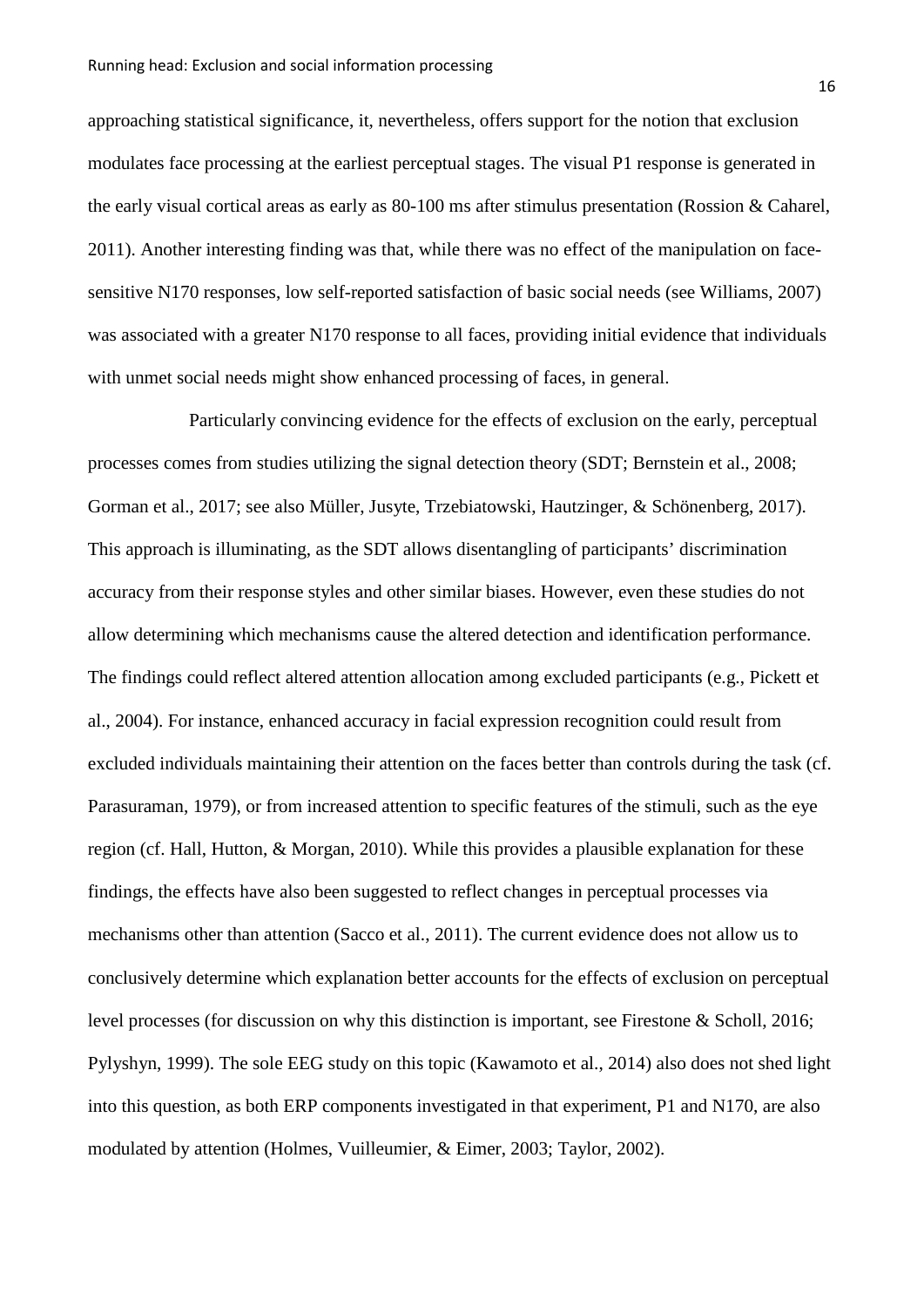Future research could resolve the issue with an experiment in which excluded and control participants would complete, for instance, a facial expression recognition task, while concurrently doing a task that either loads their attention or not (for a similar approach in other fields, see Cohen, Alvarez, & Nakayama, 2011; Do-Joon, Woodman, Widders, Marois, & Chun, 2004; see also Firestone & Scholl, 2016). The attentional load task could involve, for example, tracking of either fast-moving objects (high attentional load) or slow-moving objects (low attentional load). If improved accuracy in facial expression recognition among excluded participants is due to increased attention to the task or specific parts of the stimuli, a concurrent high attentional load should greatly diminish this effect, as there would not be excess attentional resources to be allocated to the facial expression recognition task. If, on the other hand, it reflects altered perceptual processing via some other mechanism, an attentional load should have little or no effect on the outcome.

## **Exclusion and attention**

We have argued that attention likely mediates many of the effects of exclusion on social information processing, especially the effects that occur at early information processing stages. In this section, we will review research, which has more directly investigated the effects of exclusion on attention. We will look into several important questions. First, we will look at studies, which have examined toward which kinds of stimuli excluded individuals tend to allocate their attention. We will also discuss whether exclusion only changes how individuals allocate attention voluntarily, or if exclusion also modulates automatic, involuntary attentional processes (see Carrasco, 2011). Finally, we will discuss whether the attentional biases that individuals show after experiencing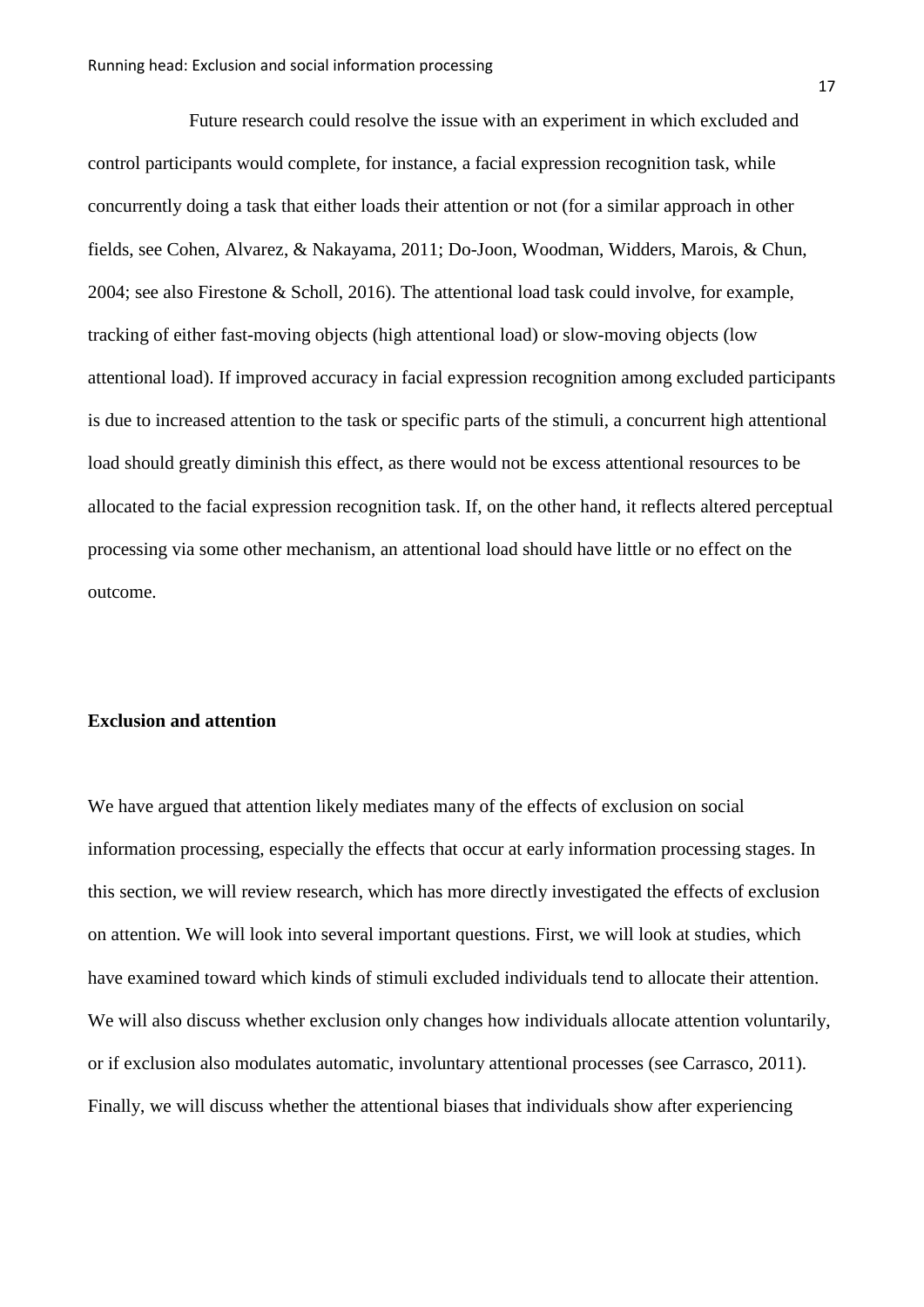social exclusion are driven by an inherent social monitoring system or if they reflect learned emotion regulation strategies.

**Exclusion and attentional biases.** Several researchers have argued that exclusion causes individuals to allocate more attention to social information (e.g., Pickett et al., 2004; Shilling & Brown, 2016). Curiously, however, no experiment to date has actually provided firm evidence that this is the case. The idea was originally proposed based on a study, in which participants first reflected on a time they had been rejected, and then completed an affective Stroop task, in which they indicated the affective valence of meaning of words when the words were read aloud in a tone that was either congruent or incongruent with the semantic valence of the word (Pickett et al., 2004, Experiment 2). In this study, the difference in response times between congruent and incongruent trials was larger among participants who had reflected on rejection, as compared to control groups. The authors interpreted that exclusion caused participants to pay more attention to vocal tones, making it more difficult to ignore this socially salient information. However, it is not clear whether this effect reflects selective attention to social information specifically. An alternative explanation is that exclusion impaired participants' ability to voluntarily direct their attention as instructed, and thus magnifying the Stroop effect (see Baumeister, DeWall, Ciarocco, & Twenge, 2005). In addition, even if the increased Stroop effect did reflect excluded participants' increased attention to the vocal tones, it does not show that exclusion increased attention to social information specifically, as there was no control task showing that exclusion did not increase attention to nonsocial information.

To investigate whether exclusion increases attention to social information, a future experiment could, for instance, have social and non-social stimuli compete for participants' attention in a dot-probe task (MacLeod, Mathews, & Tata, 1986), and examine whether exclusion, as compared to control manipulations, increases participants' tendency to direct attention toward the social stimuli. Alternatively, a study could test if excluded participants, as compared to controls, are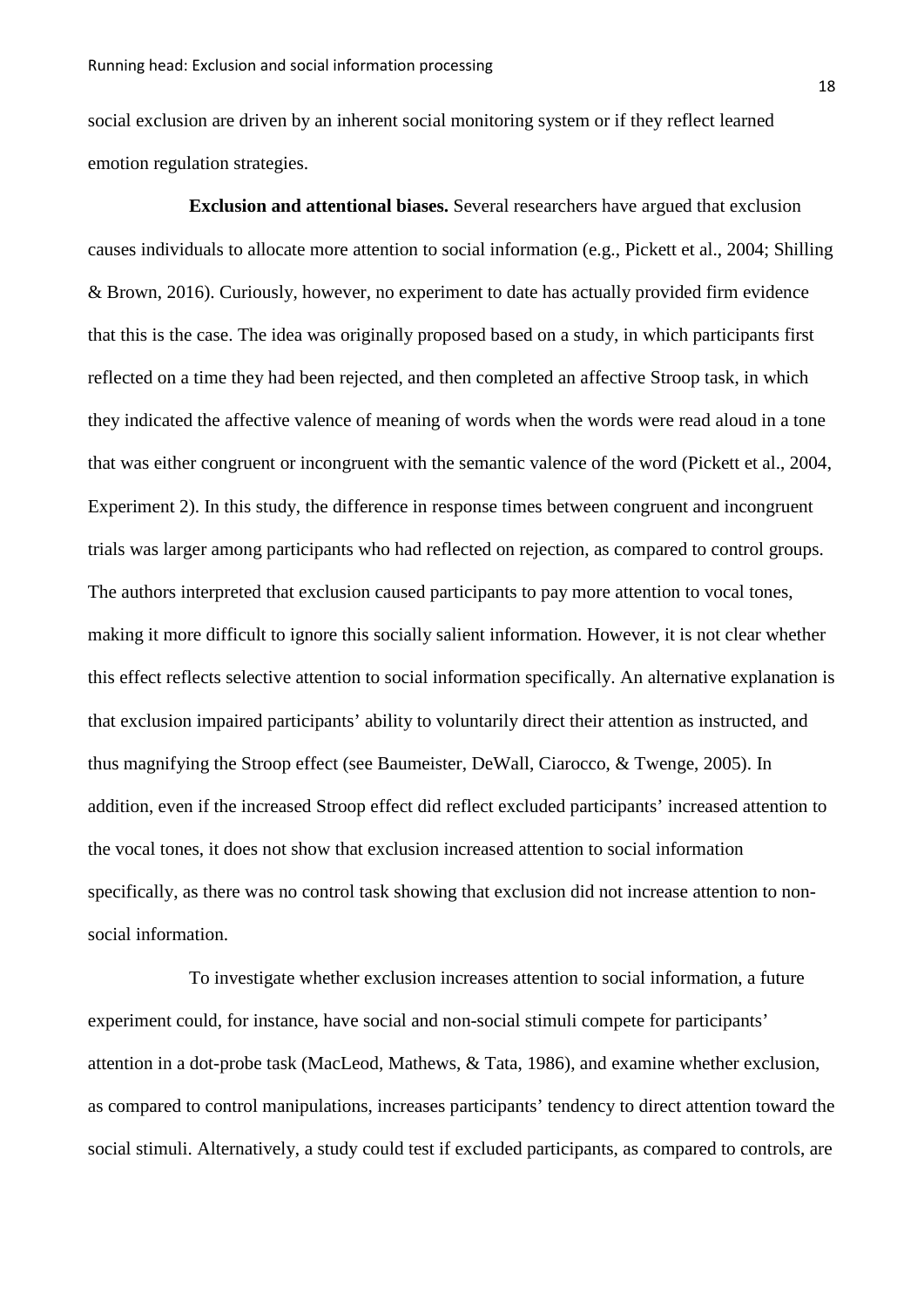slower in disengaging attention (e.g., Fox, Russo, Bowles, & Dutton, 2001) from social stimuli, but not from non-social stimuli. These studies could potentially show that exclusion causes individuals to allocate more attention to social stimuli specifically.

An interesting line of research relates to whether excluded individuals preferentially direct attention toward specific categories of social stimuli. For example, several studies have shown that being excluded elicits attentional biases to positive cues. DeWall, Maner, and Rouby (2009) found that excluded participants, compared to controls, looked longer at a smiling face in an array of emotional faces (Experiments 2–3; see also Buckner, DeWall, Schmidt, & Maner, 2010; see Figure 2A for an illustration and explanation of the task). In a dot-probe task, exclusion has been shown to increase participants' tendency to shift attention toward smiling rather than neutral faces (Experiment 4; see Figure 2B). Similarly, excluded individuals may also direct attention away from negative social information. One study found that participants expecting exclusion, as compared to participants expecting inclusion, showed less activity in the dorsomedial prefrontal cortex (dmPFC) when viewing pictures of negative social scenes (Powers, Wagner, Norris, & Heatherton, 2013; but see Powers & Heatherton, 2013). As dmPFC activation is associated with mentalizing, the authors suggested that excluded individuals engaged less than included participants in the in-depth processing of the contents of the negative social scenes, possibly by diverting attention away from these pictures (however, see Kraines, Kelberer, & Wells, 2018, for a recent finding that exclusion increased fixations on sad faces).

Interestingly, exclusion may not influence only voluntary control of attention, but also involuntary shifts of attention. Xu et al. (2015, Experiments 2–3) found that excluded, but not included participants showed an attentional bias to smiling faces as early as 200 ms after presenting the stimuli in a dot-probe task. This is interesting, as people may be unable to voluntarily shift the locus of attention this fast (see Johnson, 2009). This could suggest that excluded individuals reflexively direct their attention toward smiling faces, although a finding from a single study should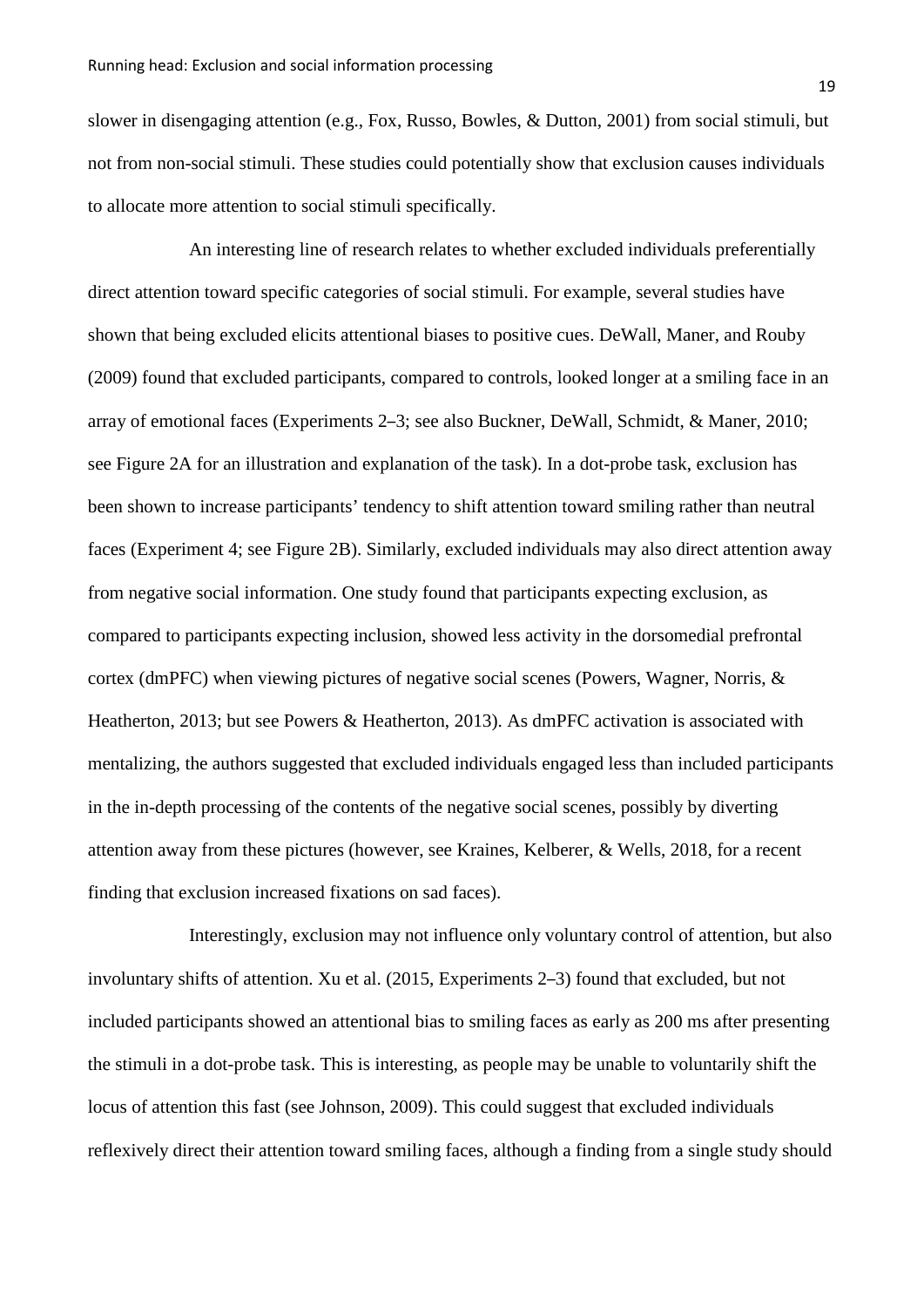of course not be taken as conclusive. Offering support for the view, however, one experiment found that excluded participants were faster than controls at finding a smiling face, but not other emotional faces in a visual search task (DeWall, Maner, & Rouby, 2009, Experiment 1; see Figure 2C). However, it should be noted that it is not possible to determine whether, in this study, the smiling faces attracted the excluded participants' attention toward them, or whether these participants were particularly efficient in performing serial search for smiling faces, due to spending less time looking at each face. A future study could investigate this question by varying the number of displayed distractor stimuli across trials. If excluded participants' attention is automatically shifted toward the smiling face, the number of distractor stimuli should have little effect on the response times, whereas if they perform serial search for the smiling face, the increased number of distractors should slow down the response times, as there would be more faces to go through (see Wolfe, 1994).

There is also some evidence that exclusion may cause individuals to shift their attention toward negative rather than positive faces. In one experiment employing a visual search task, participants who had imagined unfair exclusion were faster than other experimental groups in locating an angry face, but not in locating a smiling face, suggesting that these participants' attention shifted toward angry faces, or the participants were particularly efficient in searching for angry faces (Tuscherer et al., 2015, Experiment 4). In another study, Tanaka and Ikegami (2015) found one boundary condition for when exclusion causes individuals to shift attention toward positive and negative faces. In their study, excluded participants high in fear of negative evaluation (FNE; a component of social anxiety) showed an attentional bias to angry faces in a dot-probe task, while excluded participants low in FNE showed an attentional bias to smiling faces. This may indicate that individuals low in social anxiety shift their attention to smiling faces as a response to exclusion, while anxious individuals tend to direct attention to signs of social threat (but see Buckner et al., 2010, for a different interpretation).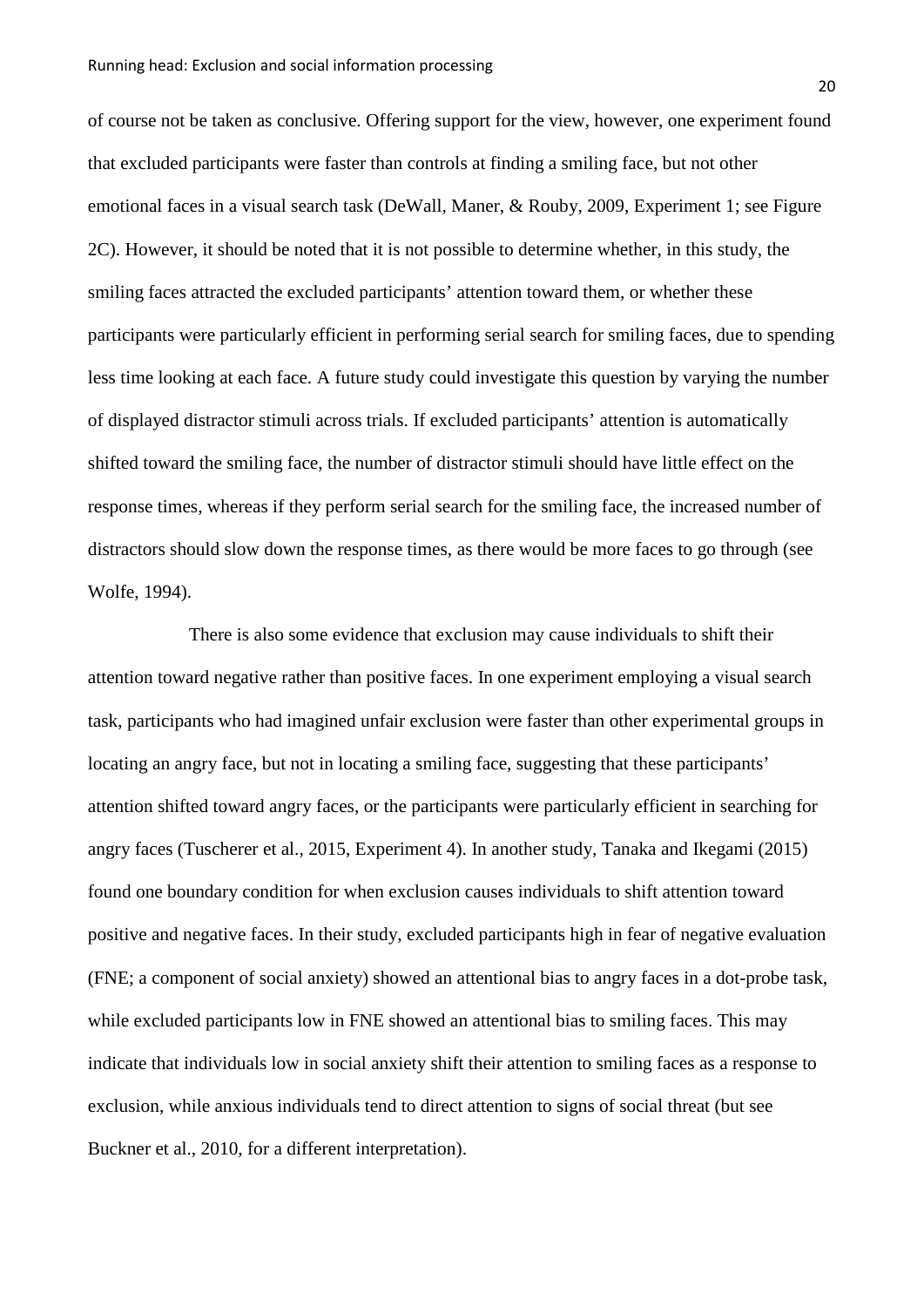**Inherent or learned responses?** One vital question is whether the attentional biases that excluded individuals show are inherent, biologically determined responses, or if they are learned. According to the social monitoring system hypothesis, humans have a specialized system that directs attention to social information when belonging needs are unmet (Pickett & Gardner, 2005). This system has been suggested to be an evolutionary adaptation that helped our ancestors maintain social bonds, which is essential for survival and reproduction (Gardner et al., 2000).

An alternative possibility is that the attentional biases reflect the individuals' learned styles of responding to exclusion. Todd et al. (2012) proposed that attentional biases are one form of emotion regulation, and they reflect individuals' habitual responses to different emotional stimuli and affectively salient events. As social exclusion is a common occurrence for many (Nezlek, Wesselmann, Wheeler, & Williams, 2012), most people have learned various ways of coping with this adverse experience. As a part of these learned coping responses, individuals might direct their attention toward specific kinds of social and affective stimuli to help them navigate social environments more efficiently, and to help them regulate their own affective state. For instance, they might attend to threat cues to identify signs of threat and avoid further exclusion (cf. Cacioppo & Hawkley, 2009). Attending to affiliative cues might help them pick out the most likely sources of reinclusion (DeWall, Maner, & Rouby, 2009), or attenuate the negative feelings elicited by exclusion (Xu et al., 2015; although see Syrjämäki, Lyyra, Peltola, & Hietanen, 2017). Individual differences and situational factors might determine which coping strategies individuals utilize as a response to different kinds of exclusion experiences, explaining why exclusion influences attention differently in different individuals (Tanaka & Ikegami, 2015; Tuscherer et al., 2015).

We cannot currently determine whether specialized neural and psychological mechanisms mediate the effects of exclusion on attention to social information. Considering how influential the social monitoring system hypothesis has been, it would be important to stringently test its predictions. Crucially, future research should determine whether the attentional biases that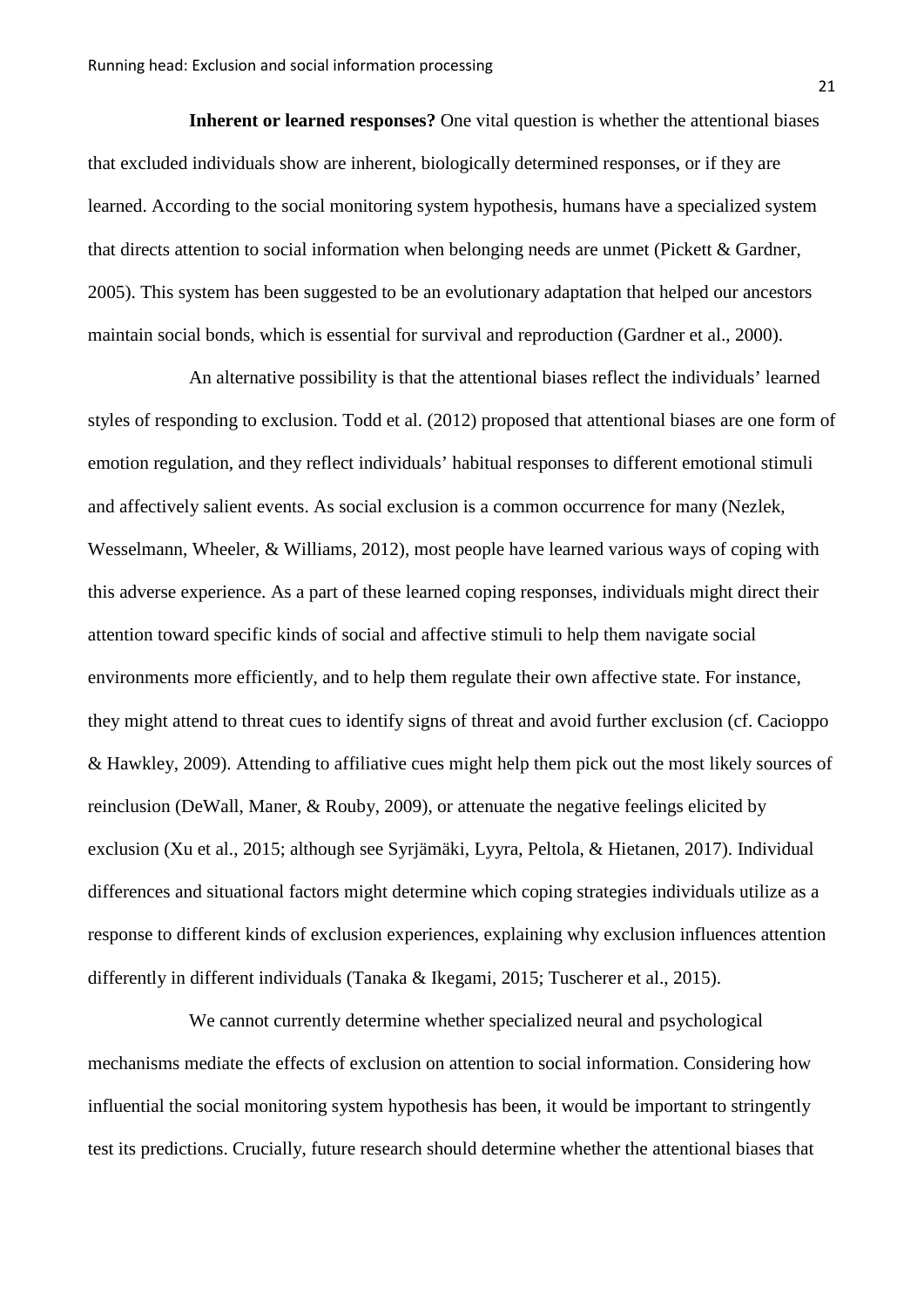individuals show as a response to exclusion, are specific to social stimuli. Limited evidence suggests that this might not be the case. DeWall et al. (2011, Experiment 6) found that excluded participants were slower than control groups at disengaging attention from positive affective words, but not from neutral or negative words. This finding suggests that exclusion increases allocation of attention to affective stimuli generally, regardless of whether these stimuli are social or not.

Future research should also investigate the neural basis of the hypothesized social monitoring system. Previous research has identified brain regions, including the amygdala and specific structures of the prefrontal cortex that play a role in attentional biases (see Cisler & Koster, 2010; Todd et al., 2012). If the effects of exclusion on attention operate via a social monitoring system, then there might be neural mechanisms, whose activity is specifically associated with attentional biases caused by social exclusion. Importantly, activity in these mechanisms should be uncorrelated with other types of attentional biases, such as those attributed to posttraumatic stress disorder (Bar-Haim et al., 2007) or to attentional bias modification training interventions (Hakamata et al., 2010). These hypotheses could be investigated in future research to determine whether the effects of exclusion on attention are due to activation of a social monitoring system.

**Conclusion.** Attention has widespread influences on various stages of information processing and thus research on the effects of exclusion on attention is particularly important. The currently published research has largely focused on finding which types of stimuli socially excluded individuals tend to direct attention towards. Future research could provide further insight into how exclusion influences different attentional control mechanisms, such as voluntary and involuntary attentional systems (Corbetta & Shulman, 2002). Furthermore, future research should investigate whether specialized social monitoring mechanisms mediate the effects of exclusion on attention, as has been argued by researchers in this field (Pickett & Gardner, 2005).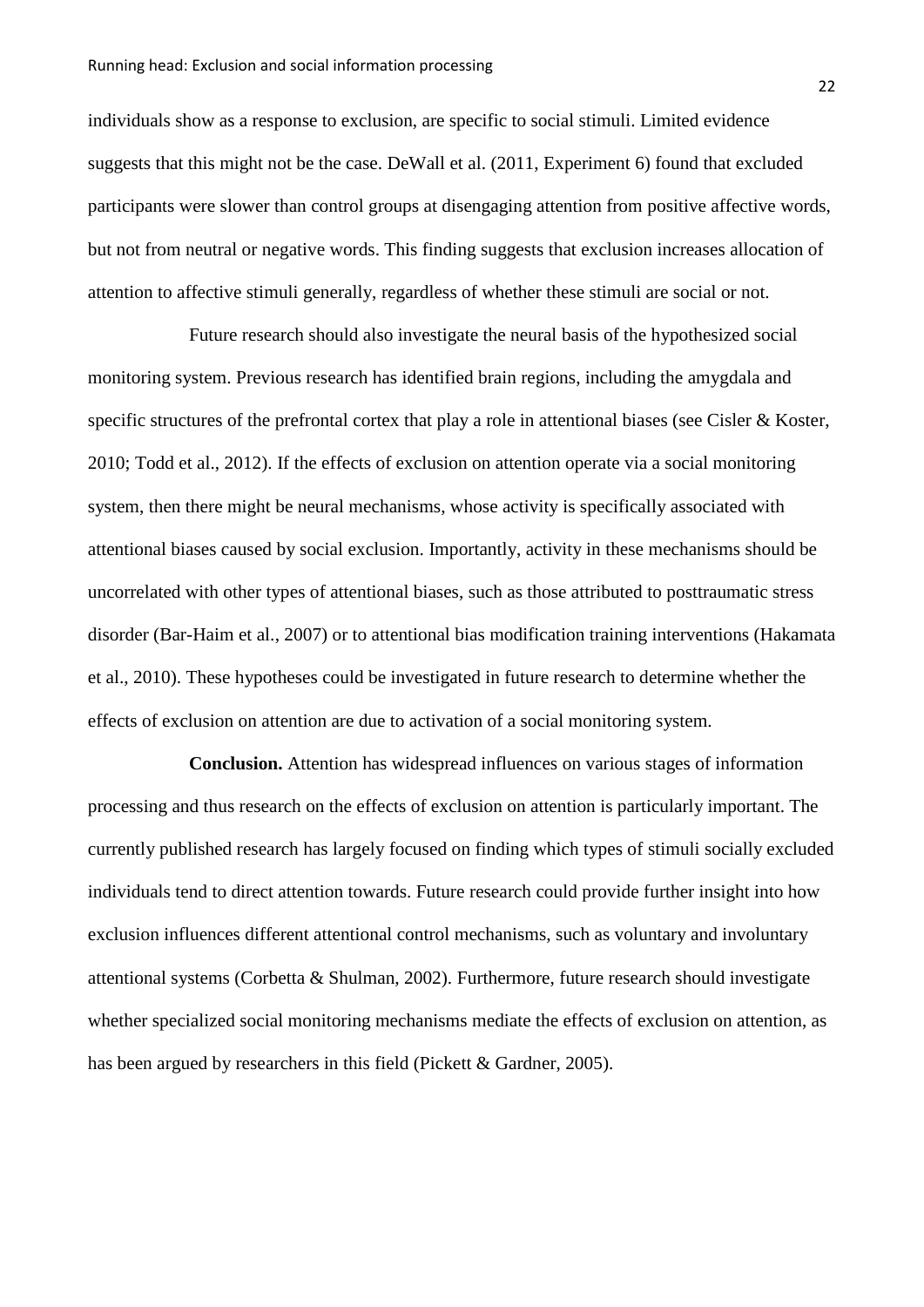### **Concluding remarks**

The research reviewed in this article shows that exclusion influences social information processing in various ways. However, there are also gaps in our understanding on this issue, and some of the conclusions previously drawn from these studies are not firmly supported by the empirical evidence. Future research would benefit from paying close attention to the specific mechanisms and information processing stages where exclusion exerts its effects. Researchers should directly investigate which mechanisms mediate the previously reported effects of exclusion on, for instance, memory performance, facial expression recognition, and perceptual judgments. In a similar vein, future research making strong claims about the processes where exclusion exerted its effects should include control conditions, which show that the effects occurred at those processes specifically. For instance, if concluding that exclusion altered perceptual stage processes, it is vital to show that the observed effects actually reflect changes specifically in perceptions, and not in attention allocation, or higher-level judgments. Of course, we are not suggesting that all studies need to pinpoint the processes where the effects occurred, as it is secondary to the main goals of many studies. In such cases, it is simply sufficient to avoid making far-reaching conclusions about these mechanisms, and to acknowledge alternative explanations for the findings.

We conclude by emphasizing that research on social information processing is important. Biases in information processing predict aggressive behavior (Dodge et al., 2003), and even play an important role in ethiology of various problems, such as loneliness (Cacioppo & Hawkley, 2009), depression (Leppänen, 2006), and anxiety (MacLeod, Rutherford, Campbell, Ebsworthy, & Holker, 2002). Understanding how these biases emerge in socially excluded individuals might help researchers better understand why exclusion sometimes leads to detrimental outcomes, and why some individuals are able to respond to exclusion adaptively and restore their sense of belonging. Future research should provide further understanding into how exclusion alters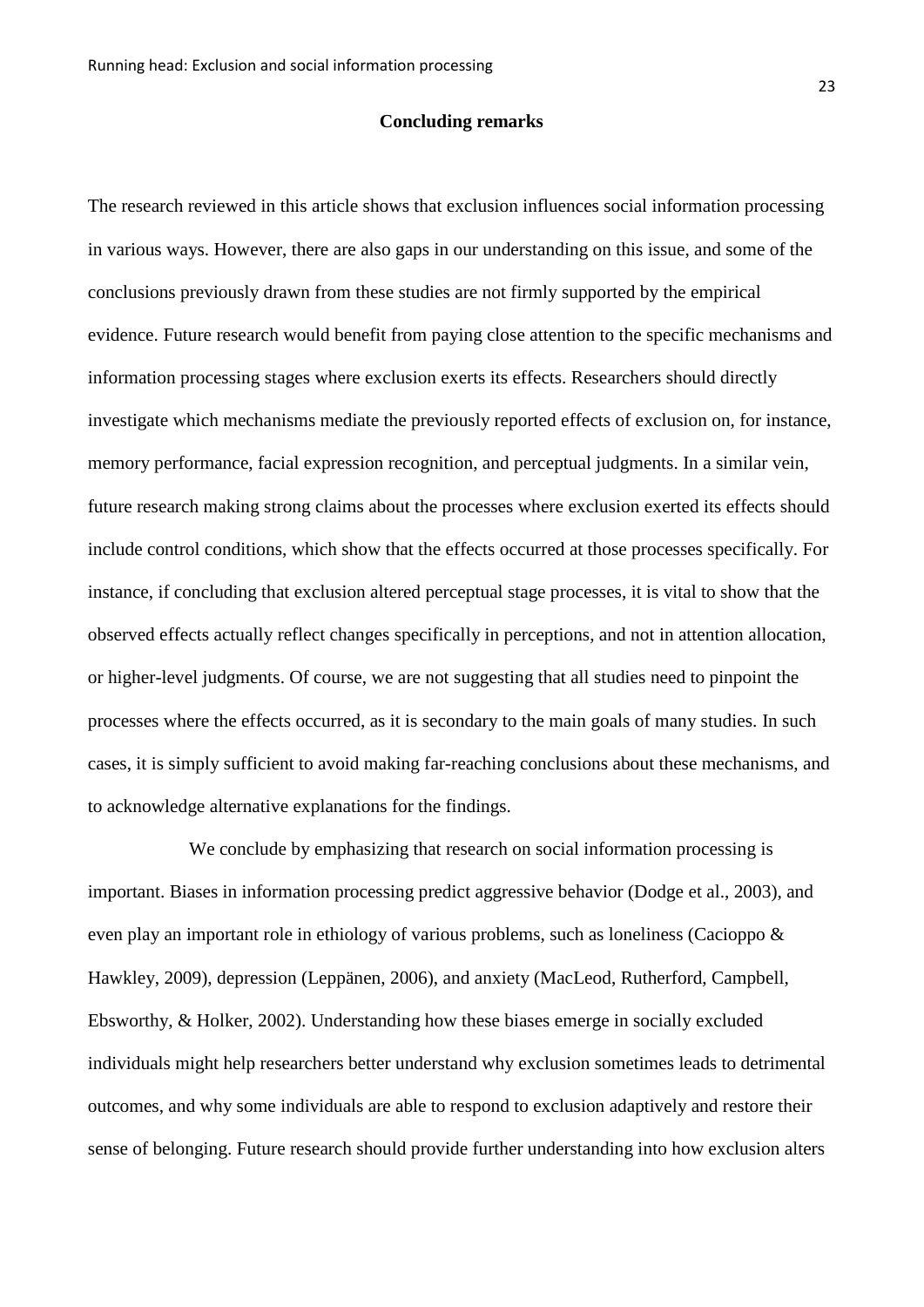social information processing, and clarify the psychological and neural mechanisms that drive these effects. This would not only illuminate this interesting question, but might hypothetically also provide a basis on which to develop interventions to mitigate the adverse effects of social exclusion.

### **Notes**

<sup>1</sup> Researchers use various terms, such as ostracism, rejection and social exclusion to refer to similar phenomena. The common characteristic of these phenomena is that they all threaten the fundamental human need to belong (Smart Richman & Leary, 2009). Discussing the distinctions between these phenomena is outside the scope of this article, and thus we use the umbrella term social exclusion to refer to all related concepts (as in Blackhart, Nelson, Knowles, & Baumeister, 2009; Shilling & Brown, 2016, among others).

## **References**

- Bar-Haim, Y., Lamy, D., Pergamin, L., Bakermans-Kranenburg, M. J., & Van Ijzendoorn, M. H. (2007). Threat-related attentional bias in anxious and nonanxious individuals: A meta-analytic study. *Psychological Bulletin, 133*(1), 1-24. doi:10.1037/0033-2909.133.1.1
- Baumeister, R. F., DeWall, C. N., Ciarocco, N. J., & Twenge, J. M. (2005). Social exclusion impairs self-regulation. *Journal of Personality and Social Psychology, 88*(4), 589-604. doi:10.1037/0022-3514.88.4.589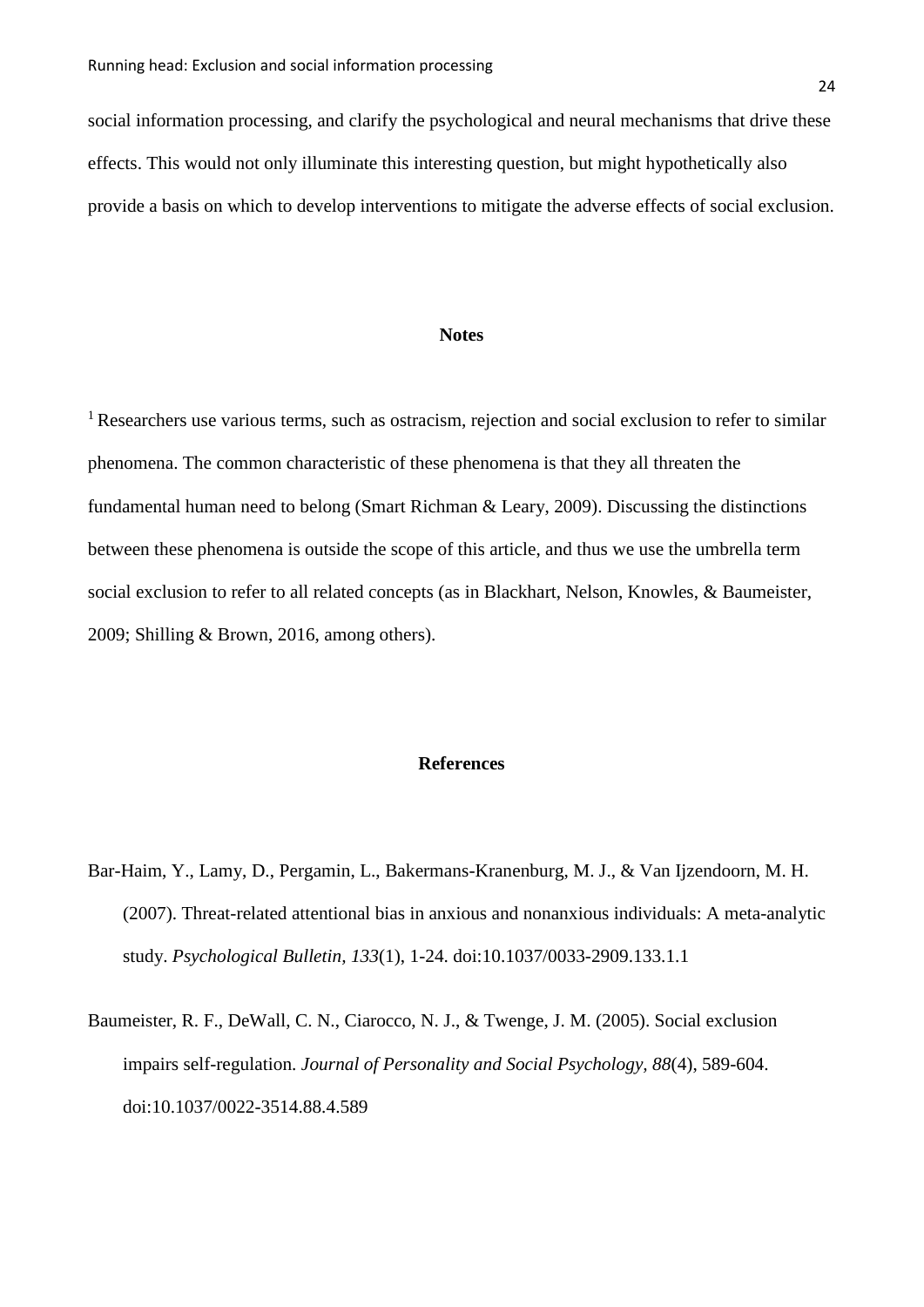- Baumeister, R. F., Twenge, J. M., & Nuss, C. K. (2002). Effects of social exclusion on cognitive processes: Anticipated aloneness reduces intelligent thought. *Journal of Personality and Social Psychology, 83*(4), 817-827. doi:10.1037//0022-3514.83.4.817
- Bernstein, M. J., Sacco, D., Young, S. G., & Hugenberg, K. (2014). The impact of race and inclusionary status on memory for ingroup and outgroup faces. *Basic and Applied Social Psychology, 36*(3), 191-198. doi:10.1080/01973533.2014.887565
- Bernstein, M. J., Young, S. G., Brown, C. M., Sacco, D. F., & Claypool, H. M. (2008). Adaptive responses to social exclusion social rejection improves detection of real and fake smiles. *Psychological Science, 19*(10), 981-983. doi:10.1111/j.1467-9280.2008.02187.x
- Blackhart, G. C., Nelson, B. C., Knowles, M. L., & Baumeister, R. F. (2009). Rejection elicits emotional reactions but neither causes immediate distress nor lowers self-esteem: A metaanalytic review of 192 studies on social exclusion. *Personality and Social Psychology Review, 13*(4), 269-309. doi:10.1177/1088868309346065
- Brown, M., Sacco, D. F., & Medlin, M. M. (2019). Approaching extraverts: Socially excluded men prefer extraverted faces. *Personality and Individual Differences, 137*, 198-203. doi:10.1016/j.paid.2018.09.007
- Buckner, J. D., DeWall, C. N., Schmidt, N. B., & Maner, J. K. (2010). A tale of two threats: Social anxiety and attention to social threat as a function of social exclusion and non-exclusion threats. *Cognitive Therapy and Research, 34*(5), 449-455. doi:10.1007/s10608-009-9254-x
- Cacioppo, J. T., & Hawkley, L. C. (2009). Perceived social isolation and cognition. *Trends in Cognitive Sciences, 13*(10), 447-454. doi:10.1016/j.tics.2009.06.005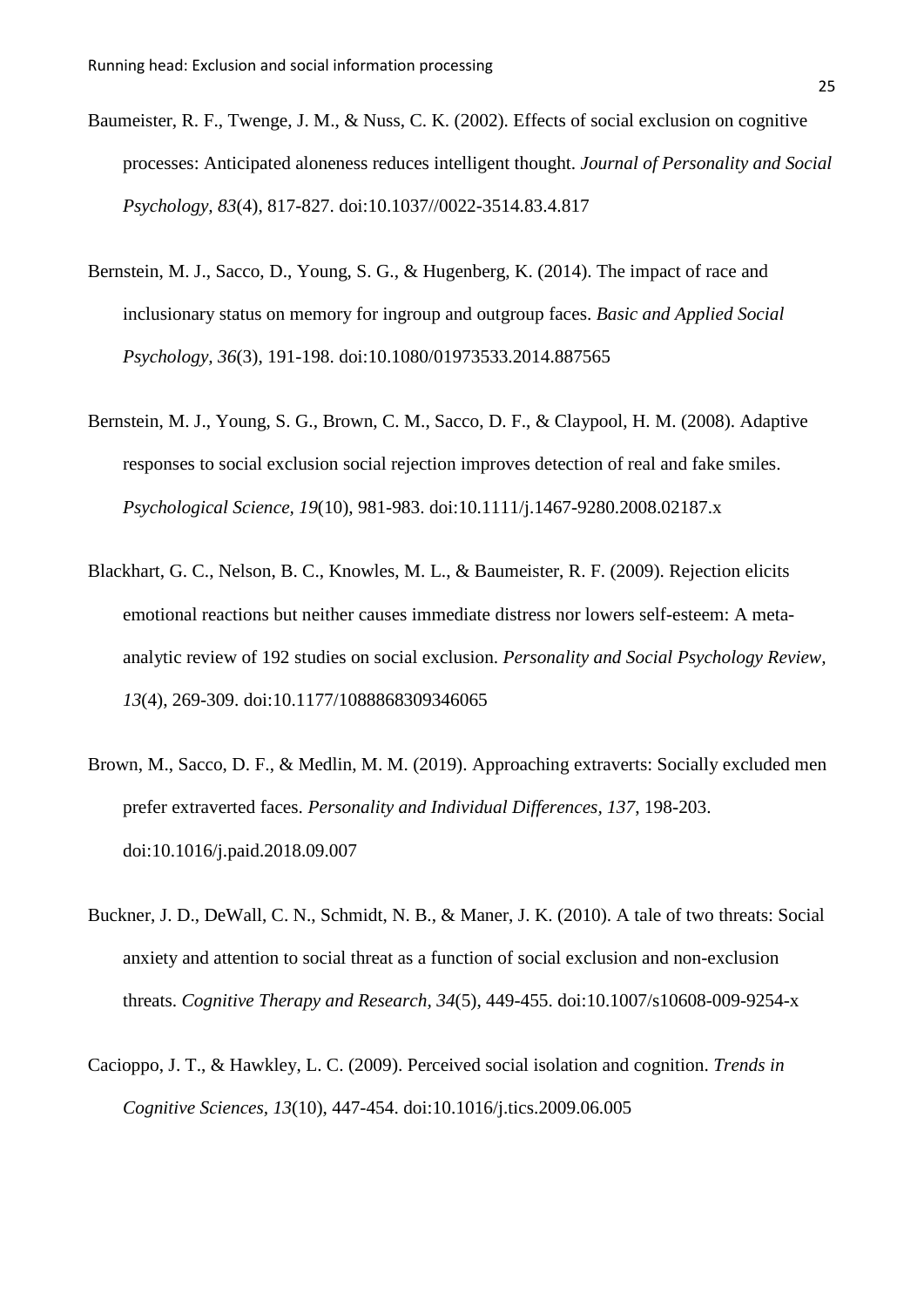- Carrasco, M. (2011). Visual attention: The past 25 years. *Vision Research, 51*(13), 1484-1525. doi:10.1016/j.visres.2011.04.012
- Corbetta, M., & Shulman, G. L. (2002). Control of goal-directed and stimulus-driven attention in the brain. *Nature Reviews Neuroscience, 3*(3), 201-215. doi:10.1038/nrn755
- Cisler, J. M., & Koster, E. H. (2010). Mechanisms of attentional biases towards threat in anxiety disorders: An integrative review. *Clinical Psychology Review, 30*(2), 203-216. doi:10.1016/j.cpr.2009.11.003
- Cohen, M. A., Alvarez, G. A., & Nakayama, K. (2011). Natural-scene perception requires attention. *Psychological Science, 22*(9), 1165-1172. doi:10.1177/0956797611419168
- DeWall, C. N., Maner, J. K., & Rouby, D. A. (2009). Social exclusion and early-stage interpersonal perception: Selective attention to signs of acceptance. *Journal of Personality and Social Psychology, 96*(4), 729-741. doi:10.1037/a0014634
- DeWall, C. N., Twenge, J. M., Gitter, S. A., & Baumeister, R. F. (2009). It's the thought that counts: The role of hostile cognition in shaping aggressive responses to social exclusion. *Journal of Personality and Social Psychology, 96*(1), 45-59. doi:10.1037/a0013196
- DeWall, C. N., Twenge, J. M., Koole, S. L., Baumeister, R. F., Marquez, A., & Reid, M. W. (2011). Automatic emotion regulation after social exclusion: Tuning to positivity. *Emotion, 11*(3), 623- 636. doi:10.1037/a0023534
- Dodge, K. A., Lansford, J. E., Burks, V. S., Bates, J. E., Pettit, G. S., Fontaine, R., & Price, J. M. (2003). Peer rejection and social information‐processing factors in the development of aggressive behavior problems in children. *Child Development, 74*(2), 374-393. doi:10.1111/1467-8624.7402004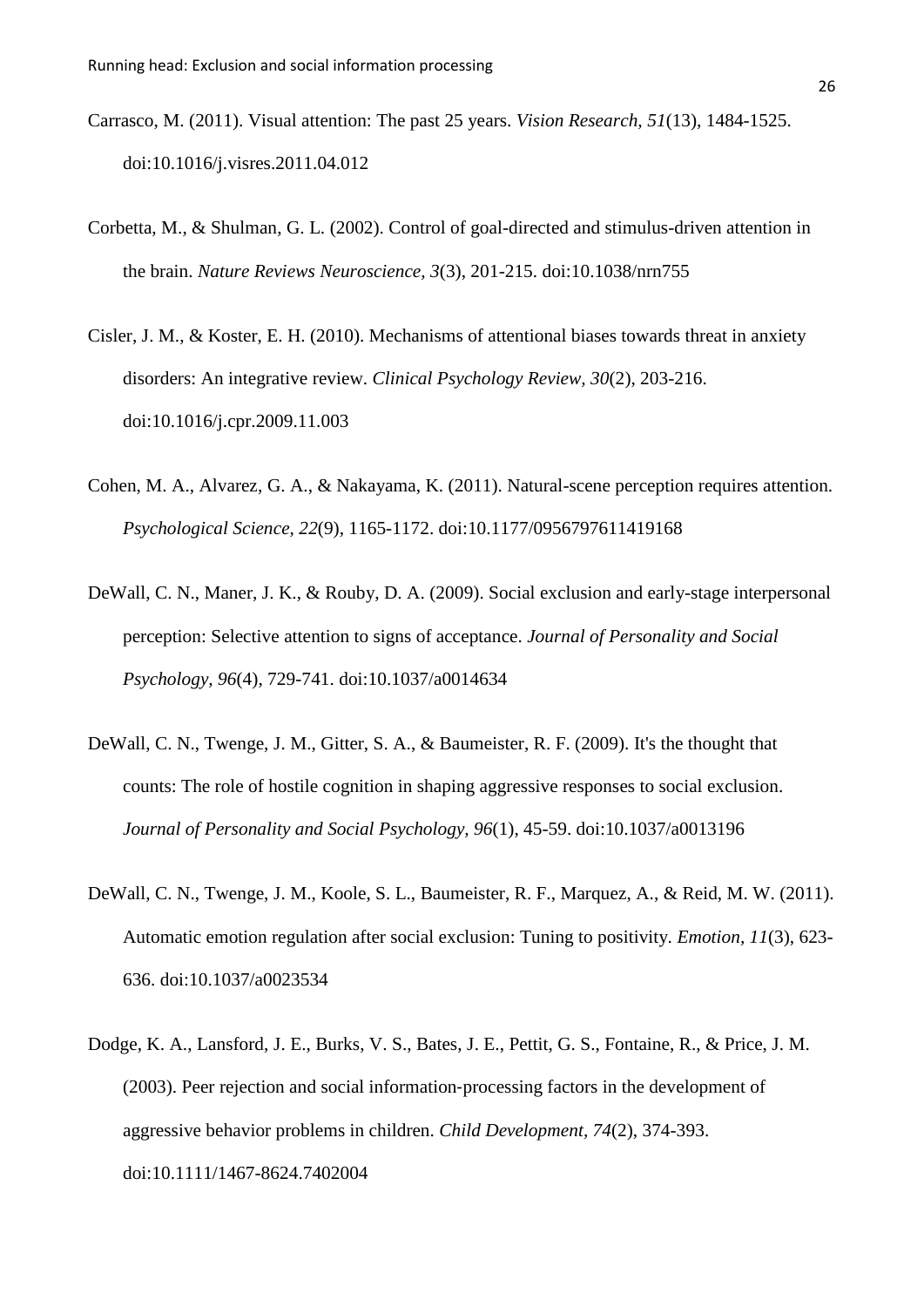- Do-Joon, Y., Woodman, G. F., Widders, D., Marois, R., & Chun, M. M. (2004). Neural fate of ignored stimuli: Dissociable effects of perceptual and working memory load. *Nature Neuroscience, 7*(9), 992-996. doi:10.1038/nn1294
- Eckstein, M. P. (2011). Visual search: A retrospective. *Journal of Vision, 11*(5):14, 1-36. doi:10.1167/11.5.14
- Eichenbaum, H. (2017). Memory: Organization and control. *Annual Review of Psychology, 68*, 19- 45. doi:10.1146/annurev-psych-010416-044131
- Eisenberger, N. I., Lieberman, M. D., & Williams, K. D. (2003). Does rejection hurt? An fMRI study of social exclusion. *Science, 302*(5643), 290-292. doi:10.1126/science.1089134
- Firestone, C., & Scholl, B. J. (2015). When do ratings implicate perception versus judgment? The "overgeneralization test" for top-down effects. *Visual Cognition, 23*(9-10), 1217-1226. doi:10.1080/13506285.2016.1160171
- Firestone, C., & Scholl, B. J. (2016). Cognition does not affect perception: Evaluating the evidence for "top-down" effects. *Behavioral and Brain Sciences, 20*, 1-77. doi:10.1017/S0140525X15000965
- Fox, E., Russo, R., Bowles, R., & Dutton, K. (2001). Do threatening stimuli draw or hold visual attention in subclinical anxiety? *Journal of Experimental Psychology: General, 130*(4), 681- 700. doi:10.1037//0096-3445.130.4.681
- Gardner, W. L., Pickett, C. L., & Brewer, M. B. (2000). Social exclusion and selective memory: How the need to belong influences memory for social events. *Personality and Social Psychology Bulletin, 26*(4), 486-496. doi:10.1177/0146167200266007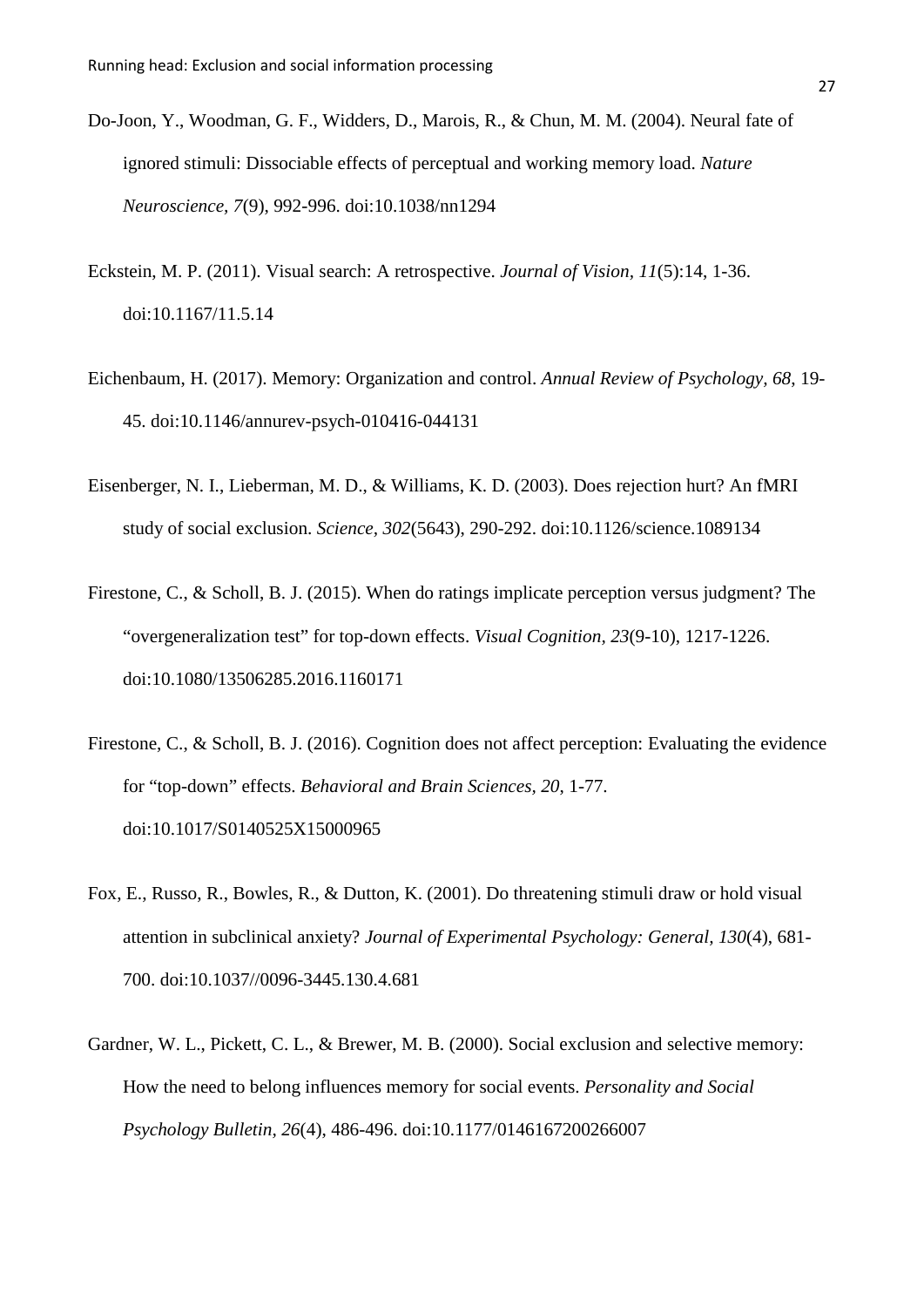- Gerber, J., & Wheeler, L. (2009). On being rejected a meta-analysis of experimental research on rejection. *Perspectives on Psychological Science, 4*(5), 468-488. doi:10.1111/j.1745- 6924.2009.01158.x
- Golubickis, M., Sahraie, A., Hunt, A. R., Visokomogilski, A., Topalidis, P., & Macrae, C. N. (2017). The visual influence of ostracism. *European Journal of Social Psychology*. Advance online publication. doi:10.1002/ejsp.2305
- Goren, C. C., Sarty, M., & Wu, P. Y. (1975). Visual following and pattern discrimination of facelike stimuli by newborn infants. *Pediatrics, 56*(4), 544-549.
- Gorman, J. L., Harber, K. D., Shiffrar, M., & Quigley, K. S. (2017). Ostracism, resources, and the perception of human motion. *European Journal of Social Psychology, 47*(1), 53-71. doi:10.1002/ejsp.2213
- Hakamata, Y., Lissek, S., Bar-Haim, Y., Britton, J. C., Fox, N. A., Leibenluft, E., . . . Pine, D. S. (2010). Attention bias modification treatment: A meta-analysis toward the establishment of novel treatment for anxiety. *Biological Psychiatry, 68*(11), 982-990. doi:10.1016/j.biopsych.2010.07.021
- Hall, J. K., Hutton, S. B., & Morgan, M. J. (2010). Sex differences in scanning faces: Does attention to the eyes explain female superiority in facial expression recognition? *Cognition & Emotion, 24*(4), 629-637. doi:10.1080/02699930902906882
- [Haxby,](https://www.ncbi.nlm.nih.gov/pubmed/?term=Haxby%20JV%5BAuthor%5D&cauthor=true&cauthor_uid=10827445) J. V., [Hoffman, E. A.](https://www.ncbi.nlm.nih.gov/pubmed/?term=Hoffman%20EA%5BAuthor%5D&cauthor=true&cauthor_uid=10827445), & [Gobbini, M. I.](https://www.ncbi.nlm.nih.gov/pubmed/?term=Gobbini%20MI%5BAuthor%5D&cauthor=true&cauthor_uid=10827445) (2000). The distributed human neural system for face perception. *[Trends in Cognitive Sciences](https://www.ncbi.nlm.nih.gov/pubmed/10827445)*, *4*(6), 223-233. doi:10.1016/S1364- 6613(00)01482-0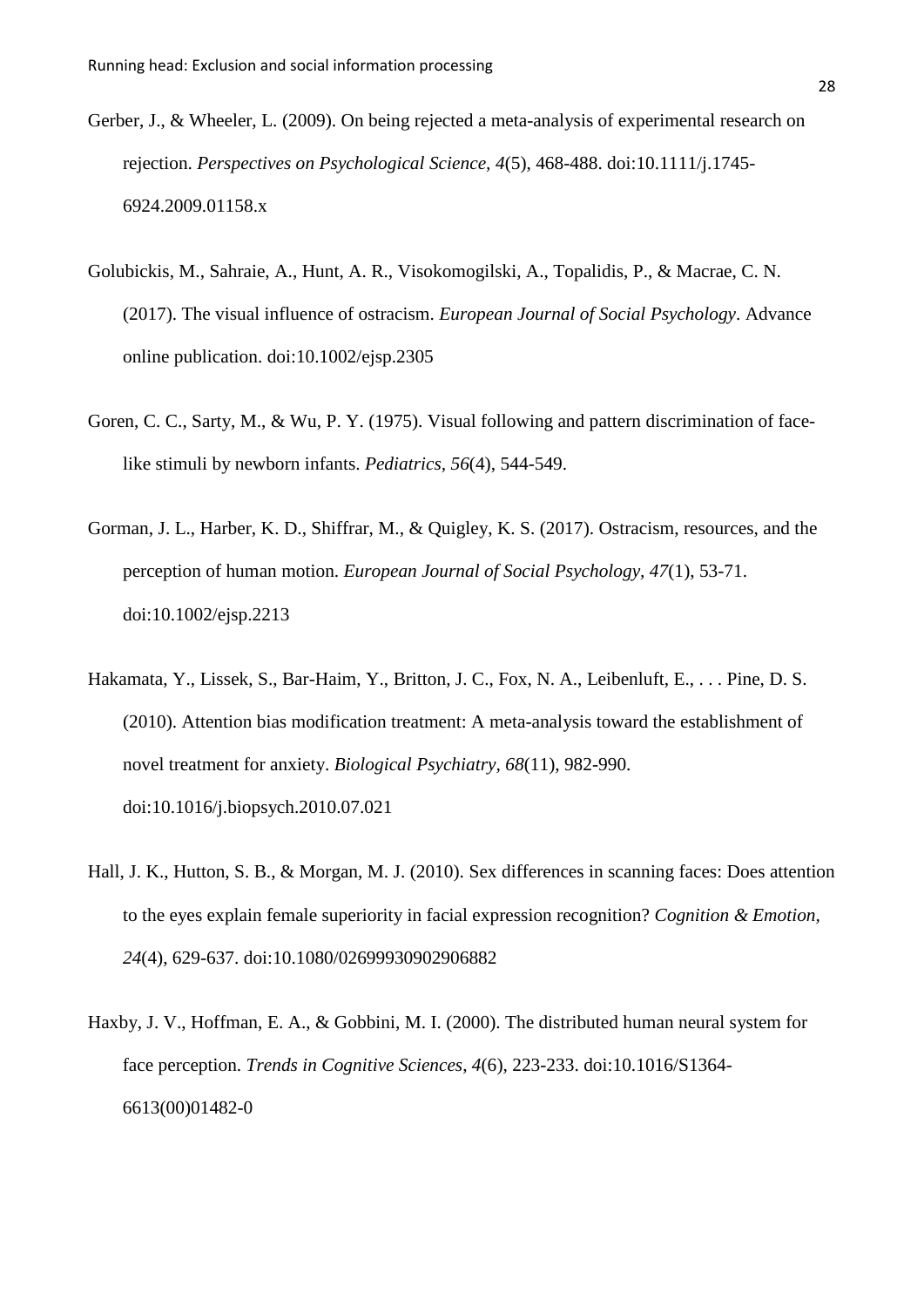- Hess, Y. D., & Pickett, C. L. (2010). Social rejection and self-versus other-awareness. *Journal of Experimental Social Psychology, 46*(2), 453-456. doi:10.1016/j.jesp.2009.12.004
- Holmes, A., Vuilleumier, P., & Eimer, M. (2003). The processing of emotional facial expression is gated by spatial attention: Evidence from event-related brain potentials. *Cognitive Brain Research, 16*(2), 174-184. doi:10.1016/S0926-6410(02)00268-9
- Johnson, D. R. (2009). Goal-directed attentional deployment to emotional faces and individual differences in emotional regulation. *Journal of Research in Personality, 43*(1), 8-13. doi:10.1016/j.jrp.2008.09.006
- Kawamoto, T., Nittono, H., & Ura, M. (2014). Social exclusion induces early-stage perceptual and behavioral changes in response to social cues. *Social Neuroscience, 9*(2), 174-185. doi:10.1080/17470919.2014.883325
- Knowles, M. L., Green, A., & Weidel, A. (2014). Social rejection biases estimates of interpersonal distance. *Social Psychological and Personality Science, 5*(2), 158-167. doi:10.1177/1948550613491972
- Kraines, M. A., Kelberer, L. J., & Wells, T. T. (2018). Rejection sensitivity, interpersonal rejection, and attention for emotional facial expressions. *Journal of Behavior Therapy and Experimental Psychiatry, 59*, 31-39. doi:10.1016/j.jbtep.2017.11.004
- Langton, S. R., Law, A. S., Burton, A. M., & Schweinberger, S. R. (2008). Attention capture by faces. *Cognition, 107*(1), 330-342. doi:10.1016/j.cognition.2007.07.012
- Leary, M. R., Kowalski, R. M., Smith, L., & Phillips, S. (2003). Teasing, rejection, and violence: Case studies of the school shootings. *Aggressive Behavior, 29*(3), 202-214. doi:10.1002/ab.10061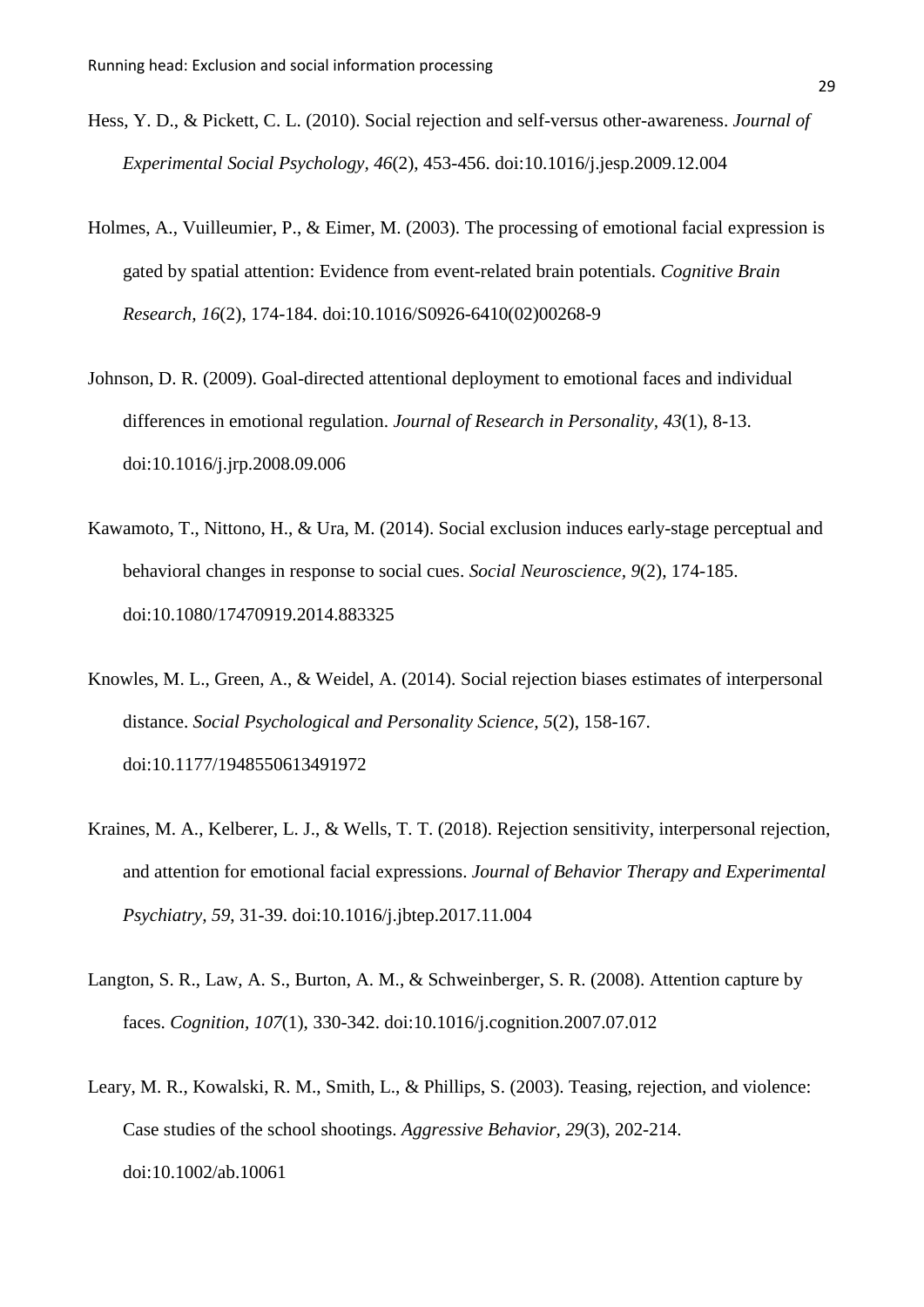- Leppänen, J. M. (2006). Emotional information processing in mood disorders: A review of behavioral and neuroimaging findings. *Current Opinion in Psychiatry, 19*(1), 34-39. doi:10.1097/01.yco.0000191500.46411.00
- Li, W., Zinbarg, R. E., Boehm, S. G., & Paller, K. A. (2008). Neural and behavioral evidence for affective priming from unconsciously perceived emotional facial expressions and the influence of trait anxiety. *Journal of Cognitive Neuroscience*, *20*(1), 95–107. doi:10.1162/jocn.2008.20006
- Lyyra, P., Wirth, J. H., & Hietanen, J. K. (2017). Are you looking my way? Ostracism widens the cone of gaze. *The Quarterly Journal of Experimental Psychology, 70*(8), 1713-1721. doi:10.1080/17470218.2016.1204327
- MacLeod, C., Mathews, A., & Tata, P. (1986). Attentional bias in emotional disorders. *Journal of Abnormal Psychology, 95*(1), 15-20. doi:10.1037/0021-843X.95.1.15
- Macmillan, N. A., & Creelman, C. D. (1990). Response bias: Characteristics of detection theory, threshold theory, and "nonparametric" indexes. *Psychological Bulletin, 107*(3), 401-413. doi:10.1037/0033-2909.107.3.401
- MacLeod, C., Rutherford, E., Campbell, L., Ebsworthy, G., & Holker, L. (2002). Selective attention and emotional vulnerability: Assessing the causal basis of their association through the experimental manipulation of attentional bias. *Journal of Abnormal Psychology, 111*(1), 107- 123. doi:10.1037/0021-843X.111.1.107
- Maner, J. K., DeWall, C. N., Baumeister, R. F., & Schaller, M. (2007). Does social exclusion motivate interpersonal reconnection? Resolving the "porcupine problem.". *Journal of Personality and Social Psychology, 92*(1), 42-55. doi:10.1037/0022-3514.92.1.42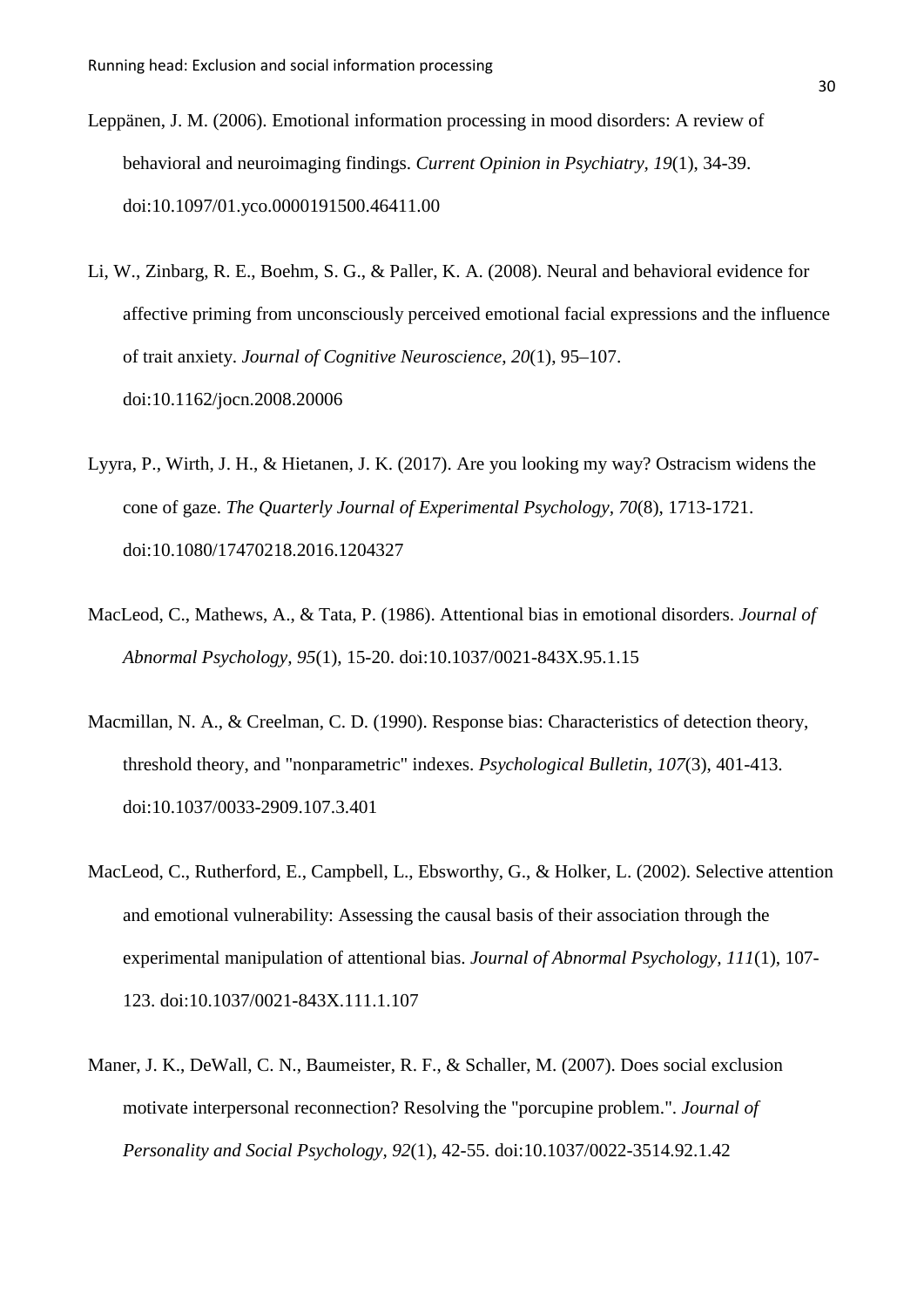- Merikle, P. M., & Reingold, E. M. (1990). Recognition and lexical decision without detection: Unconscious perception? *Journal of Experimental Psychology: Human Perception and Performance, 16*(3), 574-583. doi:10.1037/0096-1523.16.3.574
- Müller, S., Jusyte, A., Trzebiatowski, S., Hautzinger, M., & Schönenberg, M. (2017). Processing of ambiguous facial affect in adolescents with depressive symptoms prior to and following social exclusion: The role of perceptual sensitivity and response bias. *Journal of Psychopathology and Behavioral Assessment, 39*(2), 253-263. doi:10.1007/s10862-016-9582-6
- Murphy, S. T, & Zajonc, R. B. (1993). Affect, cognition, and awareness: Affective priming with optimal and suboptimal stimulus exposures. *Journal of Personality and Social Psychology*, *64*(5), 723–739. doi:10.1037/0022-3514.64.5.723.
- Nezlek, J. B., Wesselmann, E. D., Wheeler, L., & Williams, K. D. (2012). Ostracism in everyday life. *Group Dynamics: Theory, Research, and Practice, 16*(2), 91-104. doi:10.1037/a0028029
- Parasuraman, R. (1979). Memory load and event rate control sensitivity decrements in sustained attention. *Science, 205*(4409), 924-927. doi:10.1126/science.472714
- Pickett, C. L., & Gardner, W. L. (2005). The social monitoring system: Enhanced sensitivity to social cues as an adaptive response to social exclusion. In K. D. Williams, J. P. Forgas & W. von Hippel (Eds.), *Sydney Symposium of Social Psychology series. The social outcast: Ostracism, social exclusion, rejection, and bullying* (pp. 213-226). New York, NY: Psychology Press.
- Pickett, C. L., Gardner, W. L., & Knowles, M. (2004). Getting a cue: The need to belong and enhanced sensitivity to social cues. *Personality & Social Psychology Bulletin, 30*(9), 1095- 1107. doi:10.1177/0146167203262085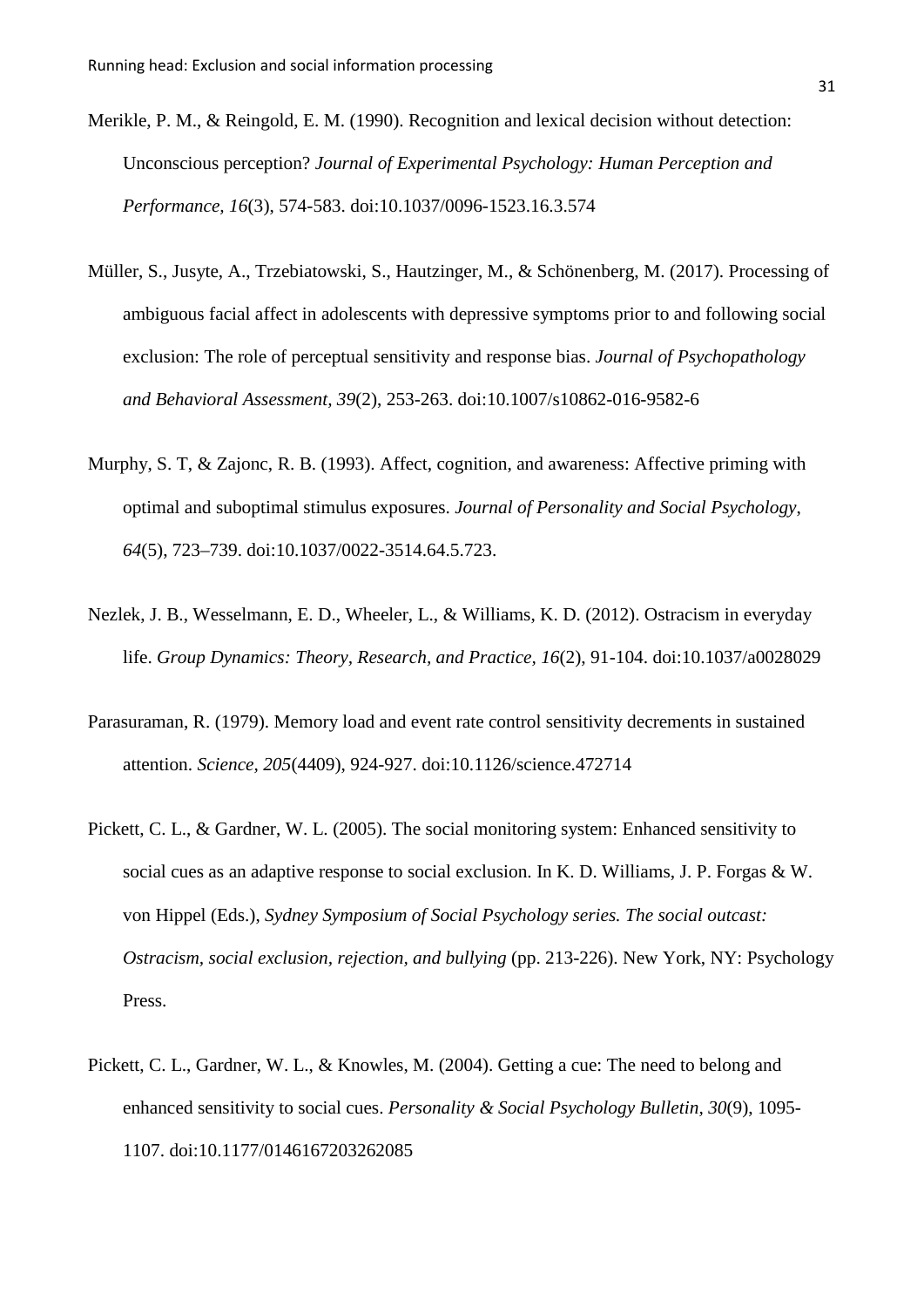- Pitts, S., Wilson, J. P., & Hugenberg, K. (2014). When one is ostracized, others loom: Social rejection makes other people appear closer. *Social Psychological and Personality Science, 5*(5), 550-557. doi:10.1177/1948550613511502
- Posner, M. I. (1980). Orienting of attention. *Quarterly Journal of Experimental Psychology, 32*(1), 3-25. doi:10.1080/00335558008248231
- Powers, K. E., & Heatherton, T. F. (2013). Implicitly priming the social brain: Failure to find neural effects. *PloS One, 8*(2), e56596. doi:10.1371/journal.pone.0056596
- Powers, K. E., Wagner, D. D., Norris, C. J., & Heatherton, T. F. (2013). Socially excluded individuals fail to recruit medial prefrontal cortex for negative social scenes. *Social Cognitive and Affective Neuroscience, 8*(2), 151-157. doi:10.1093/scan/nsr079
- Powers, K. E., Worsham, A. L., Freeman, J. B., Wheatley, T., & Heatherton, T. F. (2014). Social connection modulates perceptions of animacy. *Psychological Science, 25*(10), 1943-1948. doi:10.1177/0956797614547706
- Pylyshyn, Z. (1999). Is vision continuous with cognition? The case for cognitive impenetrability of visual perception. *Behavioral and Brain Sciences, 22*(3), 341-365. doi:10.1017/S0140525X99002022
- Remington, R. W., Johnston, J. C., & Yantis, S. (1992). Involuntary attentional capture by abrupt onsets. *Attention, Perception, & Psychophysics, 51*(3), 279-290. doi:10.3758/BF03212254
- Riesenhuber, M., & Poggio, T. (2000). Models of object recognition. *Nature Neuroscience, 3*, 1199-1204. doi:10.1038/81479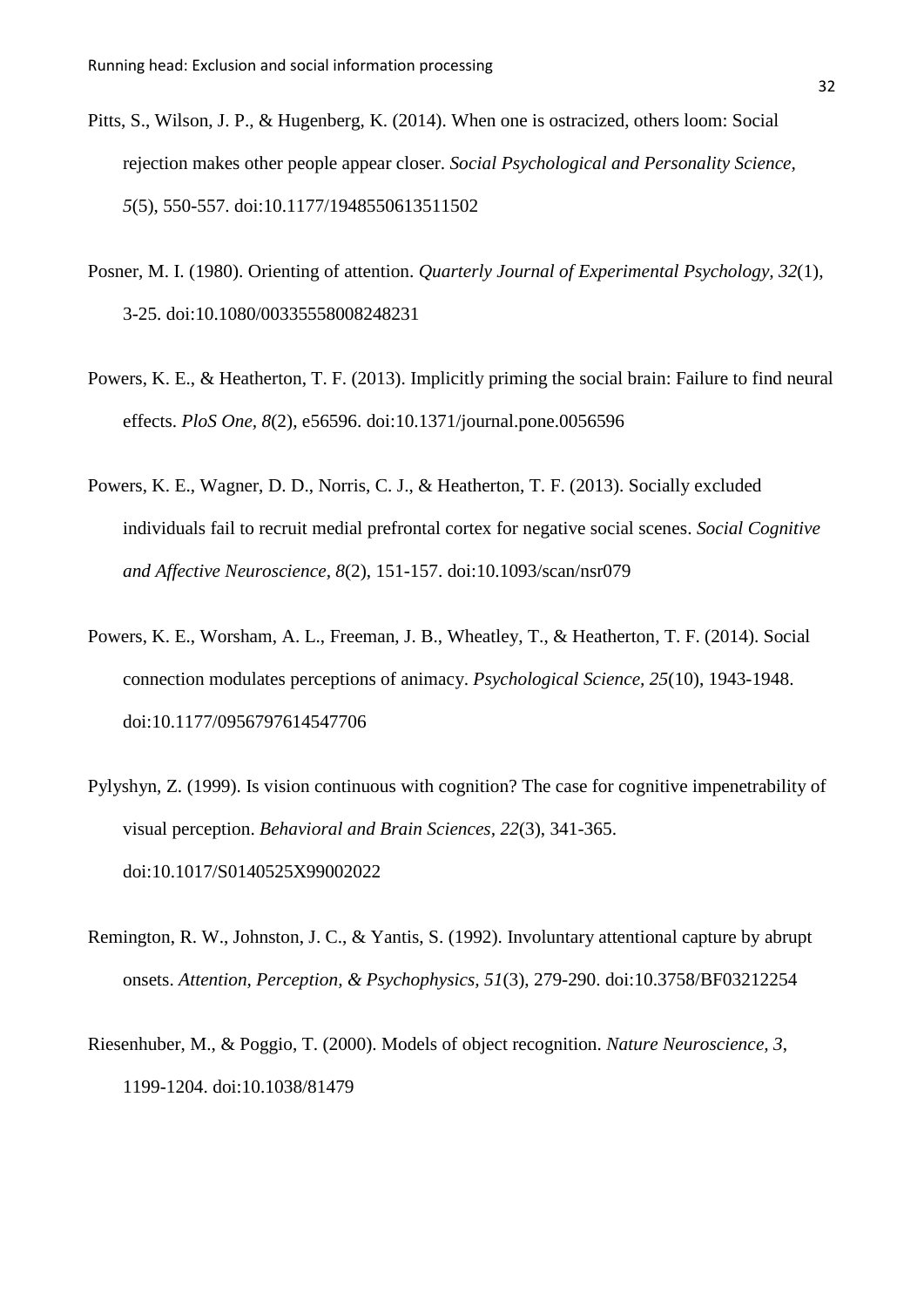- Rossion, B., & Caharel, S. (2011). ERP evidence for the speed of face categorization in the human brain: Disentangling the contribution of low-level visual cues from face perception. *Vision Research*, *51*, 1297–1311. [doi:10.1016/j.visres.2011.04.003](http://dx.doi.org/10.1016/j.visres.2011.04.003)
- Sacco, D. F., Wirth, J. H., Hugenberg, K., Chen, Z., & Williams, K. D. (2011). The world in black and white: Ostracism enhances the categorical perception of social information. *Journal of Experimental Social Psychology, 47*(4), 836-842. doi:10.1016/j.jesp.2011.03.001
- Shilling, A. A., & Brown, C. M. (2016). Goal-driven resource redistribution: An adaptive response to social exclusion. *Evolutionary Behavioral Sciences, 10*(3), 149-167. doi:10.1037/ebs0000062
- Simons, D. J., & Chabris, C. F. (1999). Gorillas in our midst: Sustained inattentional blindness for dynamic events. *Perception, 28*(9), 1059-1074. doi:10.1068/p281059
- Smart Richman, L., & Leary, M. R. (2009). Reactions to discrimination, stigmatization, ostracism, and other forms of interpersonal rejection: A multimotive model. *Psychological Review, 116*(2), 365-383. doi:10.1037/a0015250
- Smart Richman, L., Martin, J., & Guadagno, J. (2016). Stigma-based rejection and the detection of signs of acceptance. *Social Psychological and Personality Science, 7*(1), 53-60. doi:10.1177/1948550615598376
- Stanislaw, H., & Todorov, N. (1999). Calculation of signal detection theory measures. *Behavior Research Methods, Instruments, & Computers, 31*(1), 137-149. doi:10.3758/BF03207704
- Syrjämäki, A. H., Lyyra, P., & Hietanen, J. K. (2018). I don't need your attention: ostracism can narrow the cone of gaze. *Psychological Research*. Advance online publication. doi:10.1007/s00426-018-0993-8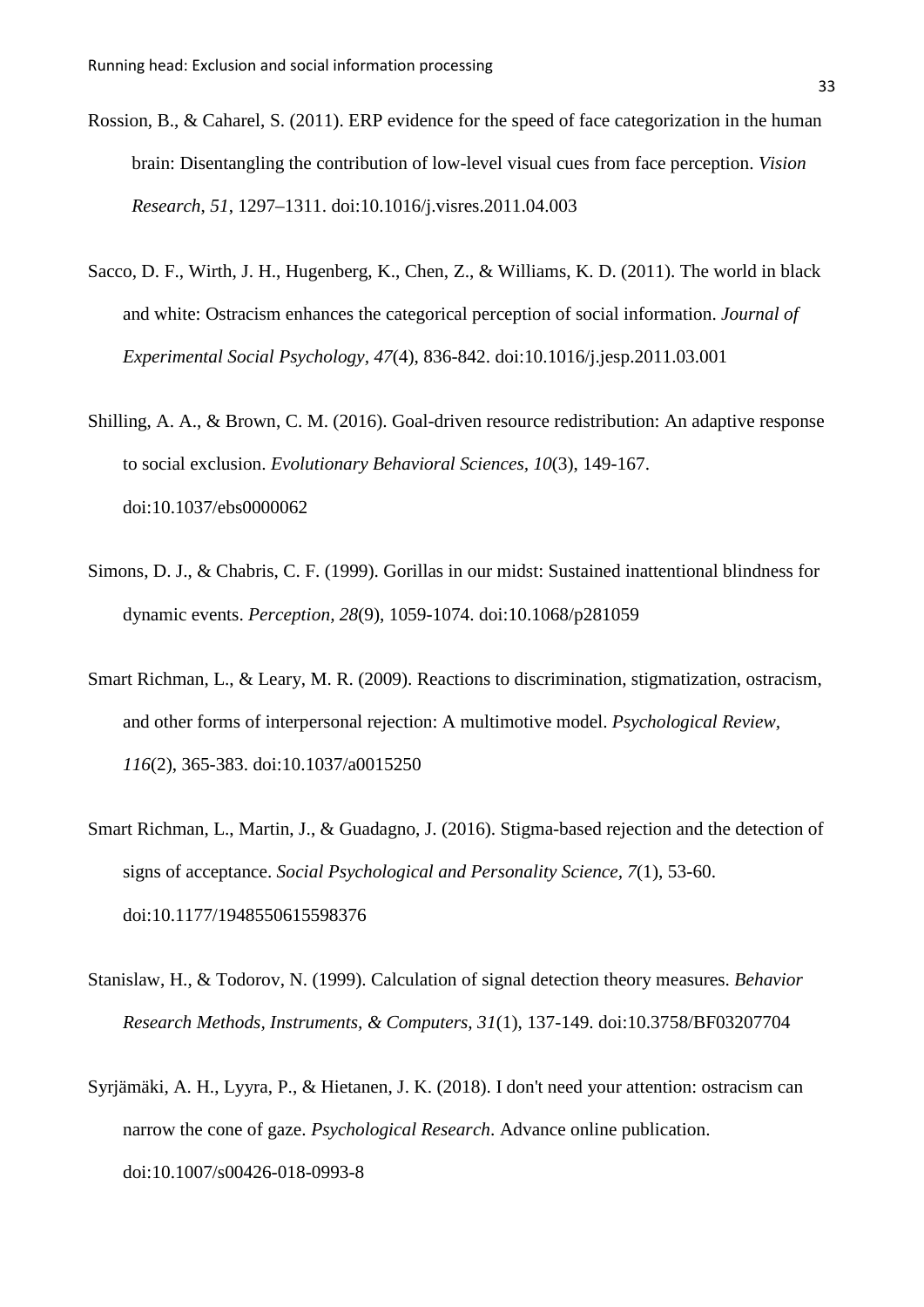- Syrjämäki, A. H., Lyyra, P., Peltola, M. J., & Hietanen, J., K. (2017). When a look is not enough: No evidence for direct gaze facilitating recovery after social exclusion. *Social Cognition, 35*(6), 601-618. doi:10.1521/soco.2017.35.6.601
- Tanaka, H., & Ikegami, T. (2015). Fear of negative evaluation moderates effects of social exclusion on selective attention to social signs. *Cognition and Emotion, 29*(7), 1306-1313. doi:10.1080/02699931.2014.977848
- Taylor, M. J. (2002). Non-spatial attentional effects on P1. *Clinical Neurophysiology, 113*(12), 1903-1908. doi:10.1016/S1388-2457(02)00309-7
- Todd, R. M., Cunningham, W. A., Anderson, A. K., & Thompson, E. (2012). Affect-biased attention as emotion regulation. *Trends in Cognitive Sciences, 16*(7), 365-372. doi:0.1016/j.tics.2012.06.003
- Tuscherer, T., Sacco, D. F., Wirth, J. H., Claypool, H. M., Hugenberg, K., & Wesselmann, E. D. (2015). Responses to exclusion are moderated by its perceived fairness. *European Journal of Social Psychology, 46*(3), 280-293. doi:10.1002/ejsp.2152
- Twenge, J. M., Baumeister, R. F., Tice, D. M., & Stucke, T. S. (2001). If you can't join them, beat them: Effects of social exclusion on aggressive behavior. *Journal of Personality and Social Psychology, 81*(6), 1058-1069. doi:10.1037//0022-3514.81.6.1058
- Ungerleider, L. G., & Haxby, J. V. (1994). 'What' and 'where' in the human brain. *Current Opinion in Neurobiology, 4*(2), 157-165. doi:10.1016/0959-4388(94)90066-3
- Van Bavel, J. J., Swencionis, J. K., O'Connor, R. C., & Cunningham, W. A. (2012). Motivated social memory: Belonging needs moderate the own-group bias in face recognition. *Journal of Experimental Social Psychology, 48*(3), 707-713. doi:10.1016/j.jesp.2012.01.006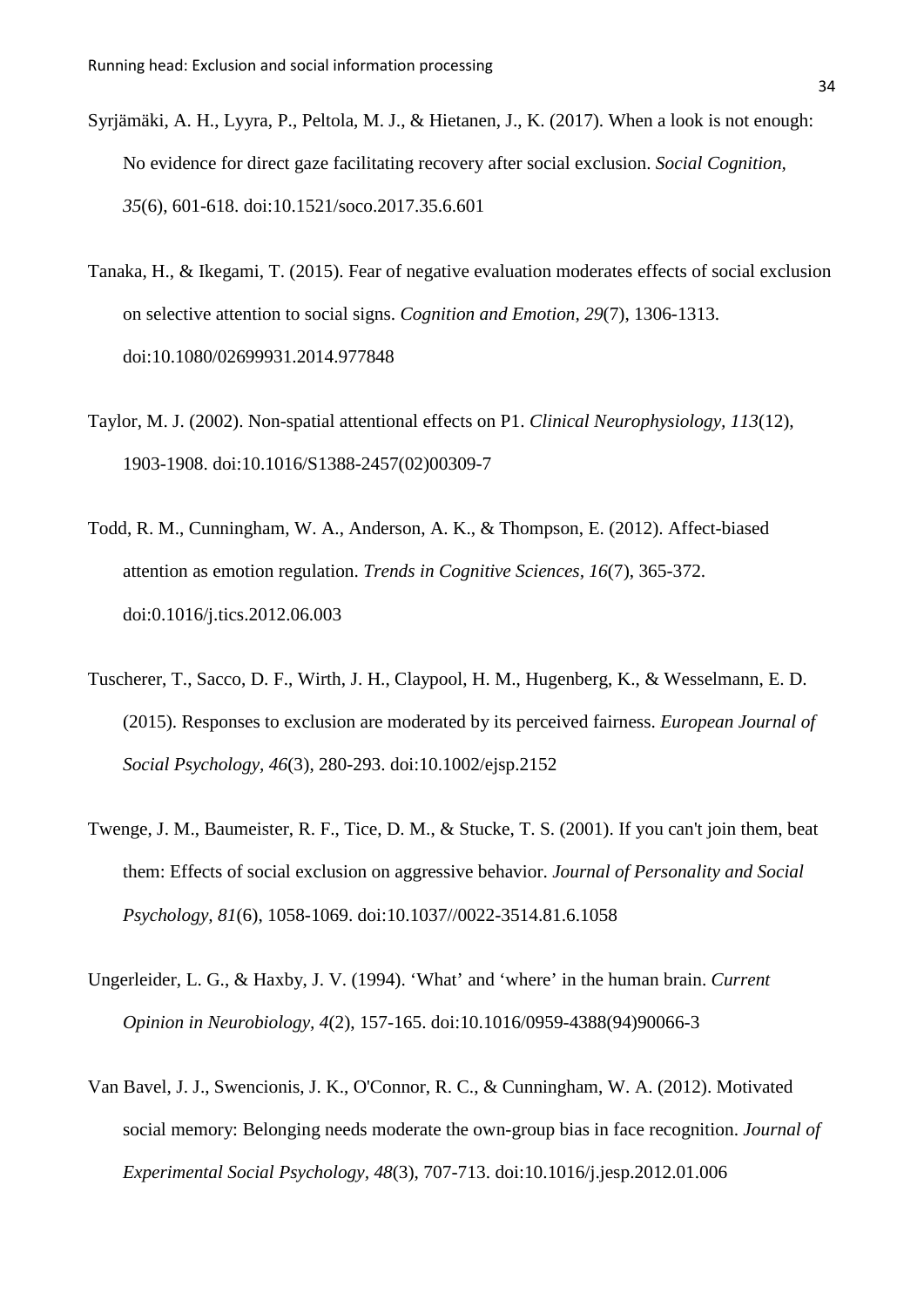- Waechter, S., Nelson, A. L., Wright, C., Hyatt, A., & Oakman, J. (2014). Measuring attentional bias to threat: Reliability of dot probe and eye movement indices. *Cognitive Therapy and Research, 38*(3), 313-333. doi:10.1007/s10608-013-9588-2
- Wilkowski, B. M., Robinson, M. D., & Friesen, C. K. (2009). Gaze-triggered orienting as a tool of the belongingness self-regulation system. *Psychological Science, 20*(4), 495-501. doi:10.1111/j.1467-9280.2009.02321.x
- Williams, K. D. (2007). Ostracism. *Annual Review of Psychology, 58*, 425-452. doi:10.1146/annurev.psych.58.110405.085641
- Williams, K. D., Case, T. I., & Govan, C. (2003). Impact of ostracism on social judgments and decisions: Explicit and implicit responses. In J. P. Forgas, K. D. Williams, & W. von Hippel (Eds.), Social judgments: Implicit and explicit processes (pp. 325-342). Cambridge, UK: Cambridge University Press.
- Winters, B. D., Saksida, L. M., & Bussey, T. J. (2008). Object recognition memory: Neurobiological mechanisms of encoding, consolidation and retrieval. *Neuroscience & Biobehavioral Reviews, 32*(5), 1055-1070. doi:10.1016/j.neubiorev.2008.04.004
- Wirth, J. H. (2016). Methods for investigating social exclusion. In P. Riva & J. Eck (Eds.), *Social exclusion: Psychological approaches to understanding and reducing its impact* (pp. 25-47). Cham, Switzerland: Springer International Publishing.
- Wolfe, J. M. (1994). Guided search 2.0 a revised model of visual search. *Psychonomic Bulletin & Review, 1*(2), 202-238. doi:10.3758/BF03200774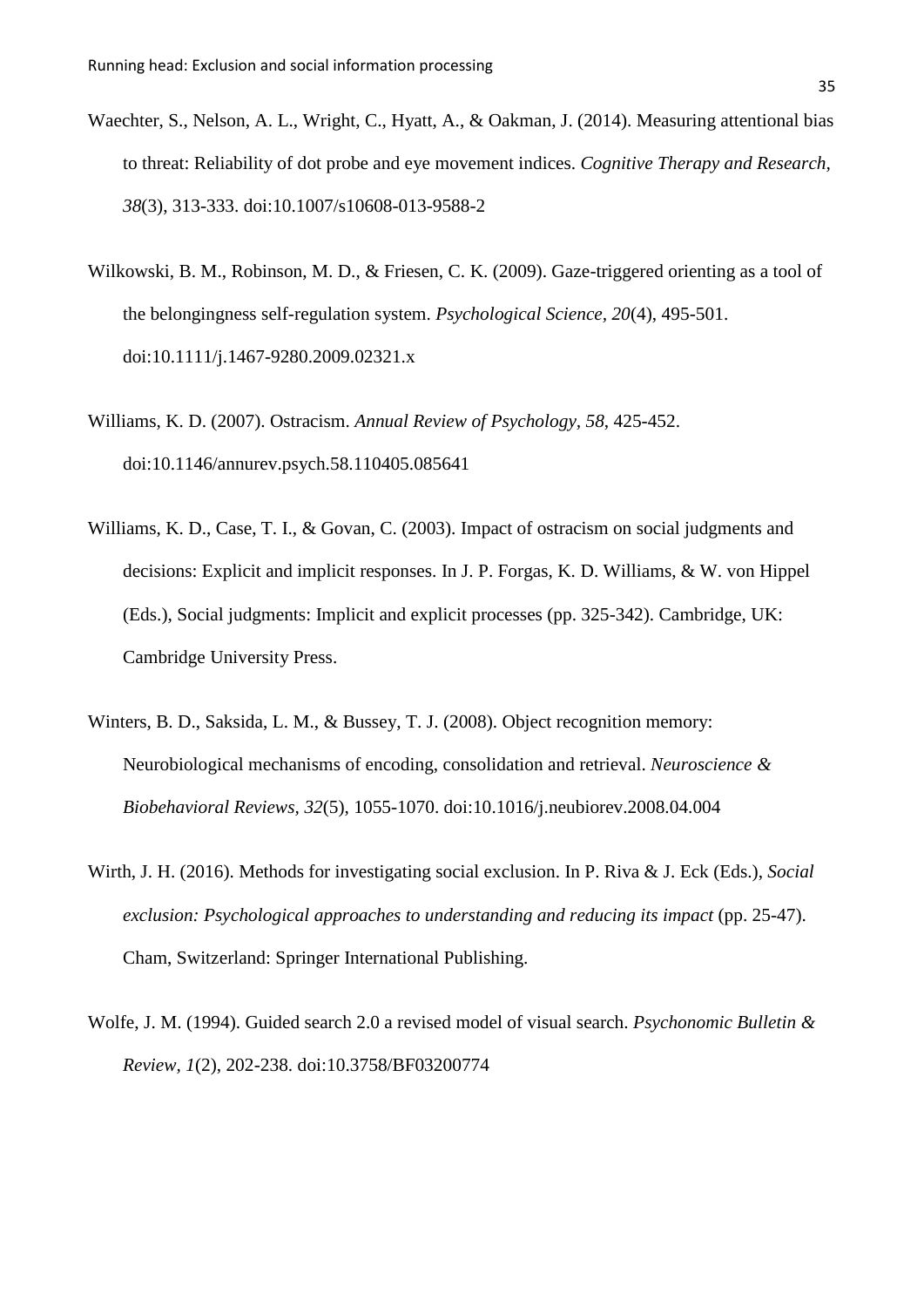- Woods, A. J., Philbeck, J. W., & Danoff, J. V. (2009). The various perceptions of distance: An alternative view of how effort affects distance judgments. *Journal of Experimental Psychology: Human Perception and Performance, 35*(4), 1104-1117. doi:10.1037/a0013622
- Xu, M., Li, Z., Zhang, J., Sun, L., Fan, L., Zeng, Q., & Yang, D. (2015). Social exclusion influences attentional bias to social information. *Asian Journal of Social Psychology, 18*(3), 199-208. doi:10.1111/ajsp.12101
- Yantis, S., & Hillstrom, A. P. (1994). Stimulus-driven attentional capture: Evidence from equiluminant visual objects. *Journal of Experimental Psychology: Human Perception and Performance, 20*(1), 95-107. doi:10.1037/0096-1523.20.1.95
- Yonelinas, A. P. (2002). The nature of recollection and familiarity: A review of 30 years of research. *Journal of Memory and Language, 46*(3), 441-517. doi:10.1006/jmla.2002.2864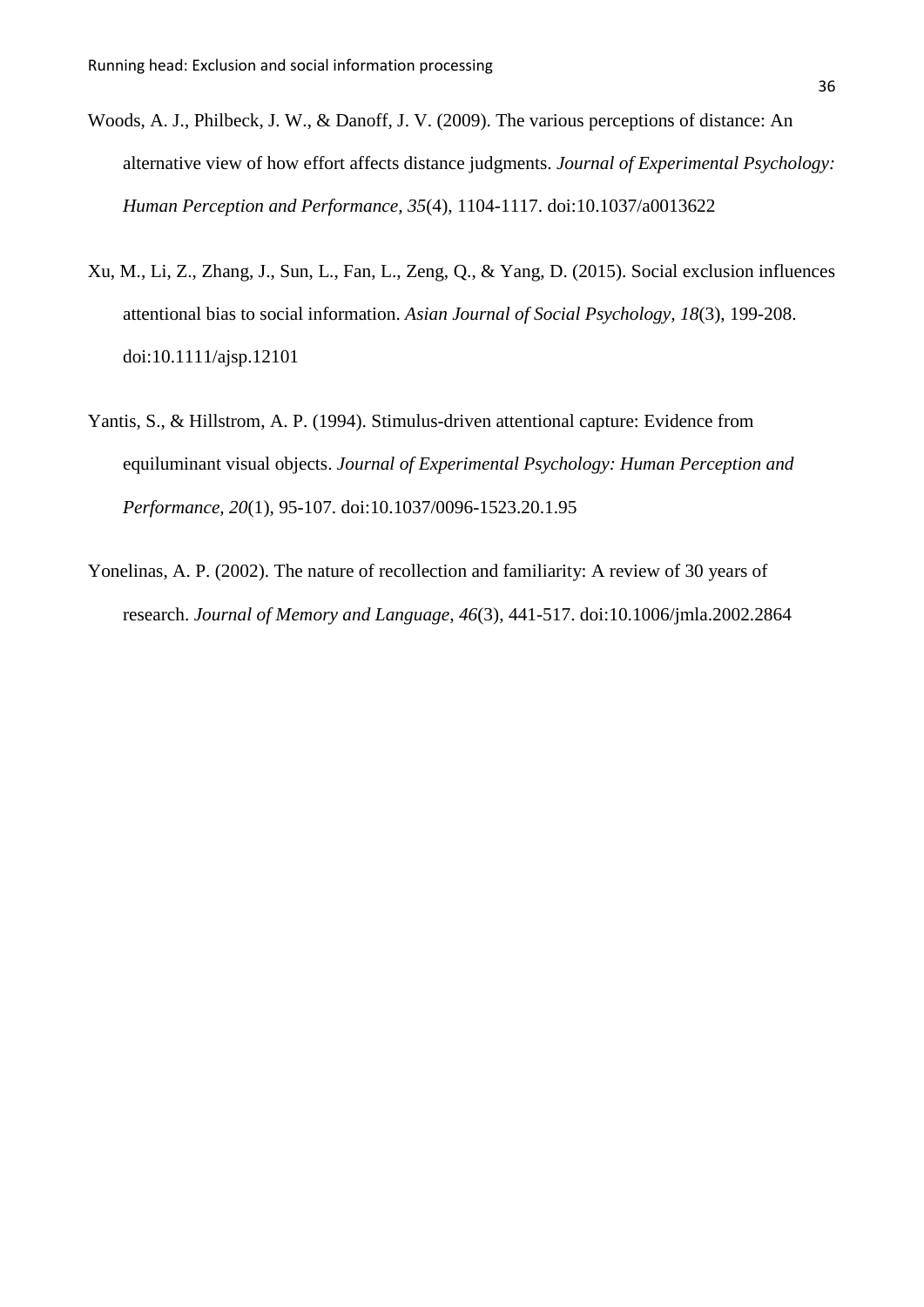## **Figures:**



Figure 1. A model of information processing. The figure shows three stages, in which information is processed: perception, cognitive and affective evaluation, and memory. The figure also shows how these information processing stages interact with attention, and how memory influences earlier stages of processing. For more information, see the main text.



Figure 2. Illustrations of three tasks used to measure attentional biases. A. Eye tracking methods (e.g., Buckner et al., 2010; Kraines et al., 2018). Participants are simultaneously presented with several different stimuli, such as faces with different facial expressions. They are instructed to view them freely, while their eye movements are measured with an eye tracker. Increased dwell times or